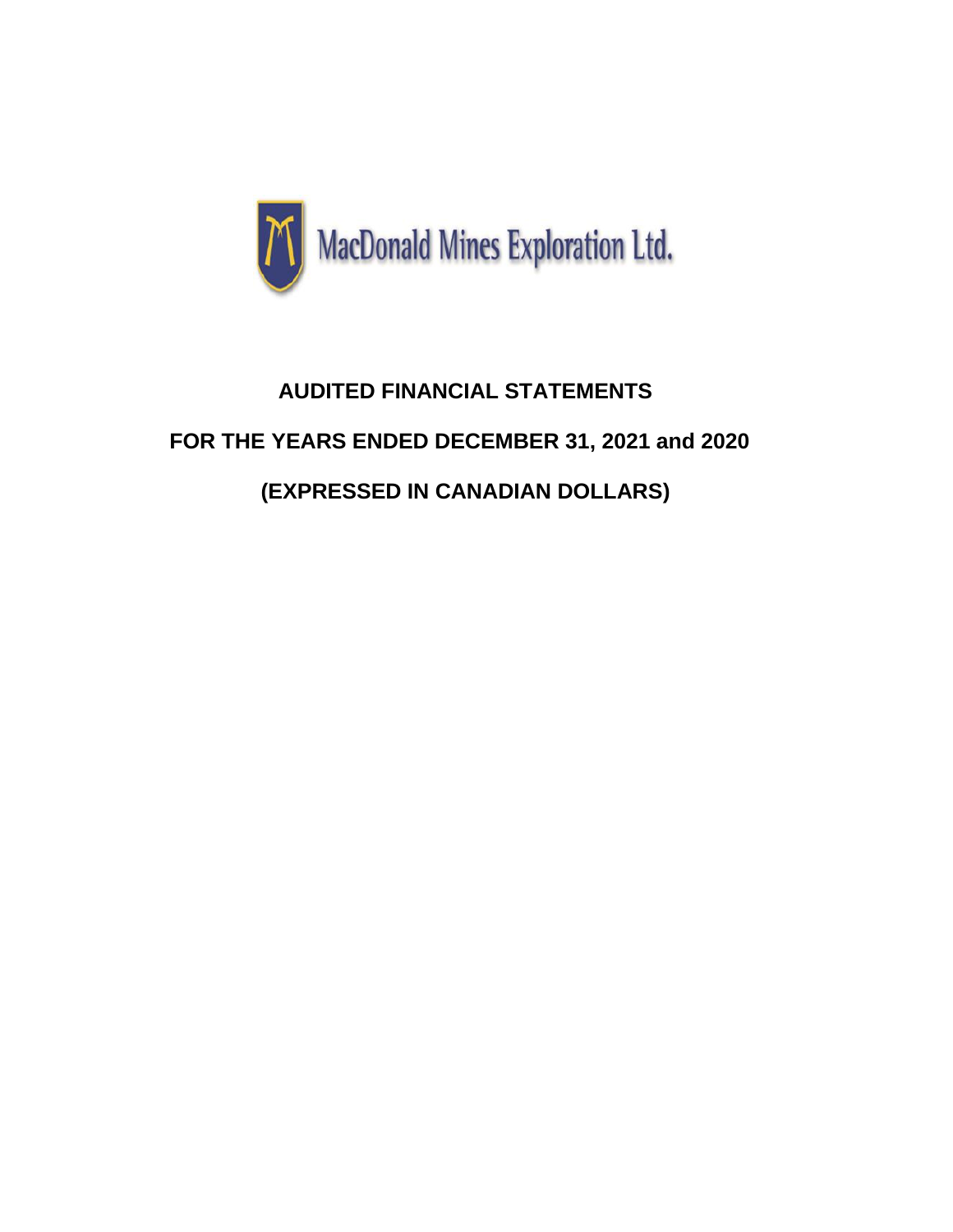

To the Shareholders of MacDonald Mines Exploration Ltd.:

#### **Opinion**

We have audited the financial statements of MacDonald Mines Exploration Ltd. (the "Company"), which comprise the statements of financial position as at December 31, 2021 and December 31, 2020, and the statements of loss and comprehensive loss, changes in shareholder's equity and cash flows for the years then ended, and notes to the financial statements, including a summary of significant accounting policies.

In our opinion, the accompanying financial statements present fairly, in all material respects, the financial position of the Company as at December 31, 2021 and December 31, 2020, and its financial performance and its cash flows for the years then ended in accordance with International Financial Reporting Standards.

#### **Basis for Opinion**

We conducted our audits in accordance with Canadian generally accepted auditing standards. Our responsibilities under those standards are further described in the Auditor's Responsibilities for the Audit of the Financial Statements section of our report. We are independent of the Company in accordance with the ethical requirements that are relevant to our audits of the financial statements in Canada, and we have fulfilled our other ethical responsibilities in accordance with these requirements. We believe that the audit evidence we have obtained is sufficient and appropriate to provide a basis for our opinion.

#### **Material Uncertainty Related to Going Concern**

We draw attention to Note 1 in the financial statements, which indicates that the Company incurred a net loss during the year ended December 31, 2021 and, as of that date, the Company had an accumulated deficit. As stated in Note 1, these events or conditions, along with other matters as set forth in Note 1, indicate that a material uncertainty exists that may cast significant doubt on the Company's ability to continue as a going concern. Our opinion is not modified in respect of this matter.

#### **Other Information**

Management is responsible for the other information. The other information comprises Management's Discussion and Analysis.

Our opinion on the financial statements does not cover the other information and we do not express any form of assurance conclusion thereon.

In connection with our audits of the financial statements, our responsibility is to read the other information and, in doing so, consider whether the other information is materially inconsistent with the financial statements or our knowledge obtained in the audits or otherwise appears to be materially misstated. We obtained Management's Discussion and Analysis prior to the date of this auditor's report. If, based on the work we have performed on this other information, we conclude that there is a material misstatement of this other information, we are required to report that fact. We have nothing to report in this regard.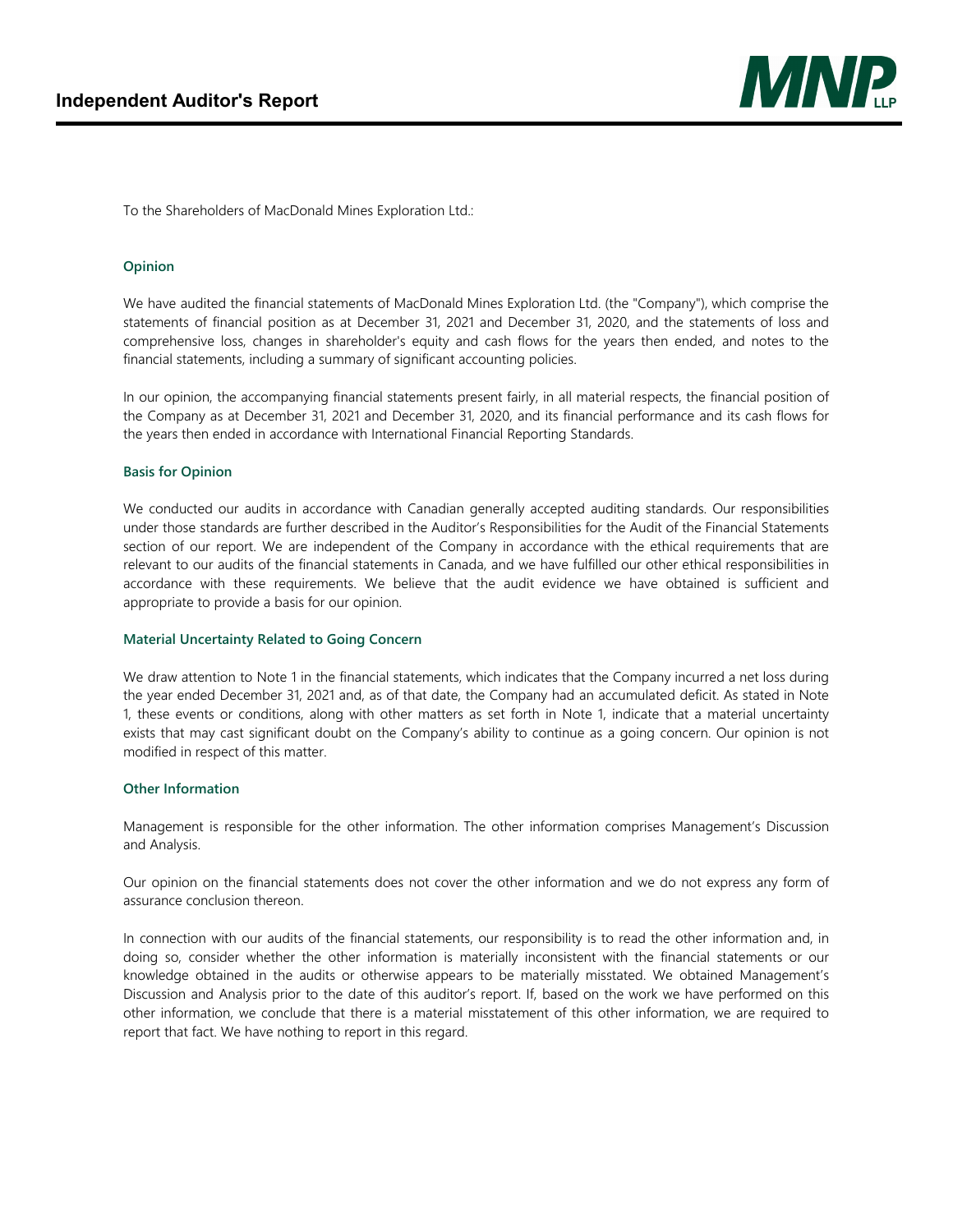#### **Responsibilities of Management and Those Charged with Governance for the Financial Statements**

Management is responsible for the preparation and fair presentation of the financial statements in accordance with International Financial Reporting Standards, and for such internal control as management determines is necessary to enable the preparation of financial statements that are free from material misstatement, whether due to fraud or error.

In preparing the financial statements, management is responsible for assessing the Company's ability to continue as a going concern, disclosing, as applicable, matters related to going concern and using the going concern basis of accounting unless management either intends to liquidate the Company or to cease operations, or has no realistic alternative but to do so.

Those charged with governance are responsible for overseeing the Company's financial reporting process.

#### **Auditor's Responsibilities for the Audit of the Financial Statements**

Our objectives are to obtain reasonable assurance about whether the financial statements as a whole are free from material misstatement, whether due to fraud or error, and to issue an auditor's report that includes our opinion. Reasonable assurance is a high level of assurance, but is not a guarantee that an audit conducted in accordance with Canadian generally accepted auditing standards will always detect a material misstatement when it exists. Misstatements can arise from fraud or error and are considered material if, individually or in the aggregate, they could reasonably be expected to influence the economic decisions of users taken on the basis of these financial statements.

As part of an audit in accordance with Canadian generally accepted auditing standards, we exercise professional judgment and maintain professional skepticism throughout the audit. We also:

- Identify and assess the risks of material misstatement of the financial statements, whether due to fraud or error, design and perform audit procedures responsive to those risks, and obtain audit evidence that is sufficient and appropriate to provide a basis for our opinion. The risk of not detecting a material misstatement resulting from fraud is higher than for one resulting from error, as fraud may involve collusion, forgery, intentional omissions, misrepresentations, or the override of internal control.
- Obtain an understanding of internal control relevant to the audit in order to design audit procedures that are appropriate in the circumstances, but not for the purpose of expressing an opinion on the effectiveness of the Company's internal control.
- Evaluate the appropriateness of accounting policies used and the reasonableness of accounting estimates and related disclosures made by management.
- Conclude on the appropriateness of management's use of the going concern basis of accounting and, based on the audit evidence obtained, whether a material uncertainty exists related to events or conditions that may cast significant doubt on the Company's ability to continue as a going concern. If we conclude that a material uncertainty exists, we are required to draw attention in our auditor's report to the related disclosures in the financial statements or, if such disclosures are inadequate, to modify our opinion. Our conclusions are based on the audit evidence obtained up to the date of our auditor's report. However, future events or conditions may cause the Company to cease to continue as a going concern.
- Evaluate the overall presentation, structure and content of the financial statements, including the disclosures, and whether the financial statements represent the underlying transactions and events in a manner that achieves fair presentation.

We communicate with those charged with governance regarding, among other matters, the planned scope and timing of the audits and significant audit findings, including any significant deficiencies in internal control that we identify during our audits.

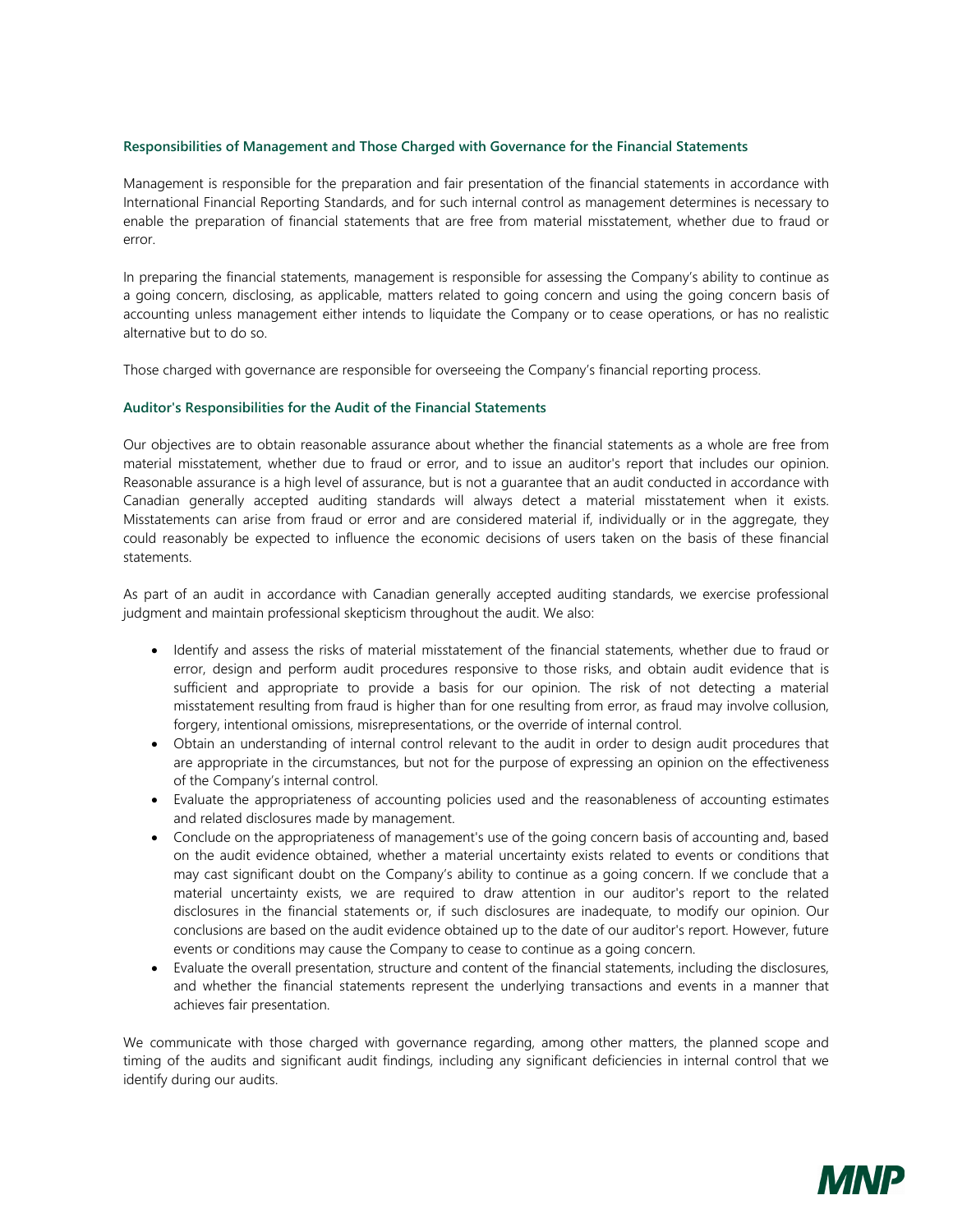We also provide those charged with governance with a statement that we have complied with relevant ethical requirements regarding independence, and to communicate with them all relationships and other matters that may reasonably be thought to bear on our independence, and where applicable, related safeguards.

The engagement partner on the audit resulting in this independent auditor's report is Patrycja Anna Kajda..

MNPLLP

Mississauga, Ontario Chartered Professional Accountants

April 21, 2022 Licensed Public Accountants

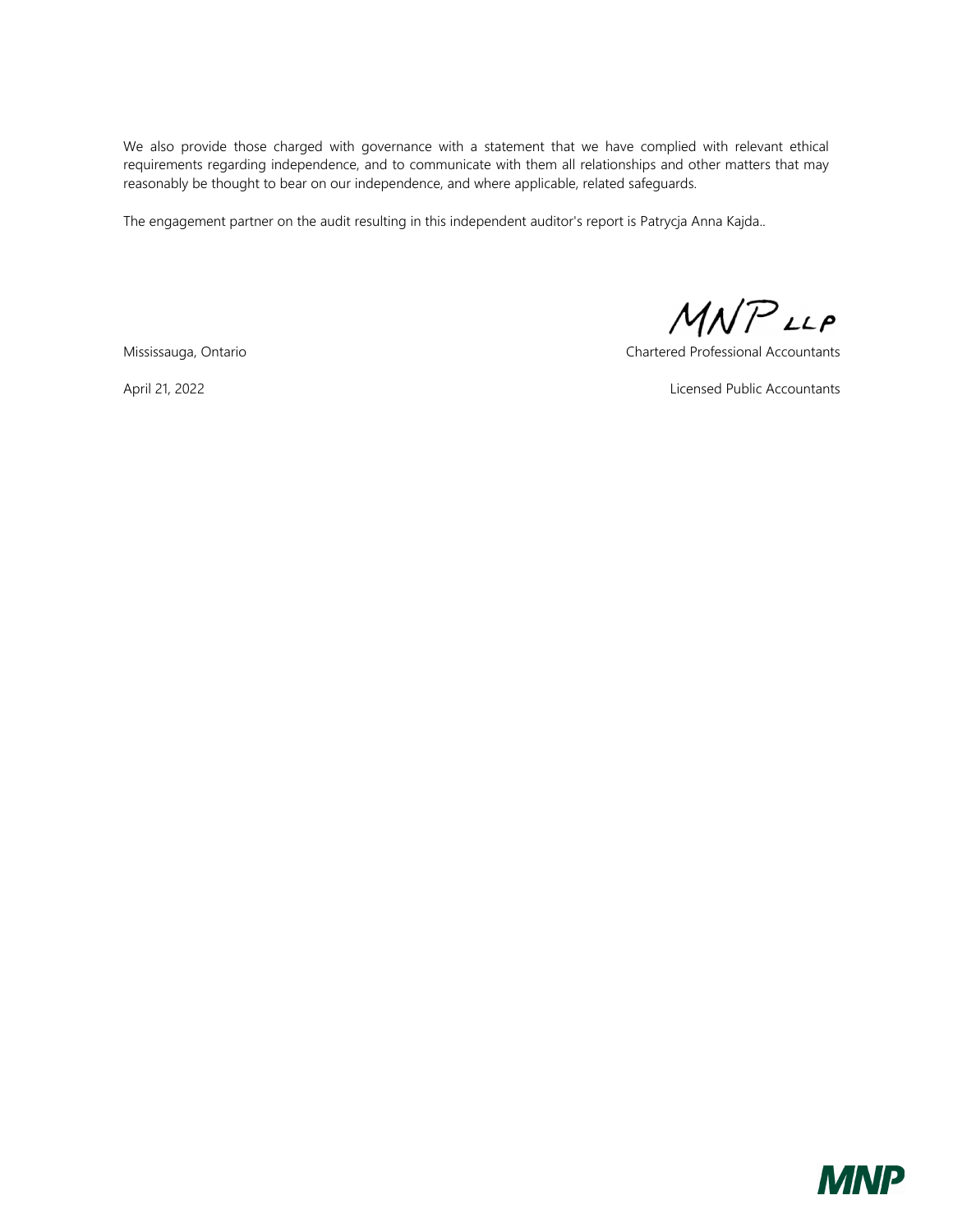# **MacDonald Mines Exploration Ltd.**

# **Statements of Financial Position**

*(Expressed in Canadian dollars)*

|                                                   | <b>Notes</b> | December 31, 2021 | December 31, 2020 |
|---------------------------------------------------|--------------|-------------------|-------------------|
|                                                   |              | \$                | \$                |
| <b>Assets</b>                                     |              |                   |                   |
| <b>Current Assets</b>                             |              |                   |                   |
| Cash and cash equivalents                         | 6            | 1,080,484         | 1,883,960         |
| Taxes and other receivables                       | 7, 15        | 83,868            | 169,512           |
| Prepaid expenses                                  |              | 304,050           | 42,952            |
| Marketable and other securities                   | 14           | 212,811           | 768,289           |
| <b>Total Current Assets</b>                       |              | 1,681,213         | 2,864,713         |
| <b>Non-Current Assets</b>                         |              |                   |                   |
| Equipment                                         | 8            | 48,312            | 29,470            |
| Right-of-use asset                                | 9(a)         |                   | 41,548            |
|                                                   |              |                   |                   |
| <b>Total Non-Current Assets</b>                   |              | 48,312            | 71,018            |
|                                                   |              |                   |                   |
| <b>Total Assets</b>                               |              | 1,729,525         | 2,935,731         |
| <b>Liabilities and Shareholders' Equity</b>       |              |                   |                   |
| <b>Current Liabilities</b>                        |              |                   |                   |
| Accounts payable and accrued liabilities          | 10, 11       | 414,236           | 452,130           |
| Short-term portion of lease                       | 9(b)         |                   | 22,141            |
| Flow-through provision                            | 13           | 200,891           | 217,698           |
| <b>Total Current Liabilities</b>                  |              | 615,127           | 691,969           |
|                                                   |              |                   |                   |
| <b>Non-Current Liabilities</b>                    |              |                   |                   |
| Long-term portion of lease                        | 9(b)         |                   | 17,497            |
| <b>Total Liabilities</b>                          |              | 615,127           | 709,466           |
|                                                   |              |                   |                   |
| <b>Shareholders' Equity</b>                       |              |                   |                   |
| Share capital                                     | 16(a)        | 48,252,017        | 46,898,211        |
| Contributed surplus                               |              | 24,282,395        | 23,622,216        |
| Warrant reserve                                   | 16(c)        | 2,283,785         | 2,313,991         |
| Accumulated deficit                               |              | (73, 703, 799)    | (70, 608, 153)    |
|                                                   |              |                   |                   |
| <b>Total Shareholders' Equity</b>                 |              | 1,114,398         | 2,226,265         |
| <b>Total Liabilities and Shareholders' Equity</b> |              | 1,729,525         | 2,935,731         |

**Nature of Business and Going Concern** (Note 1), **Commitments** (Note 18) and **Subsequent Event** (Note 19)

These financial statements were authorized for issuance by the Board of Directors on April 21 ,2022.

| Approved on behalf of the Board of Directors: | (Signed) "Quentin Yarie" | (Signed) "Stuart Adair" |
|-----------------------------------------------|--------------------------|-------------------------|
|                                               | <b>Director</b>          | <b>Director</b>         |

*The accompanying notes are an integral part of these financial statements.*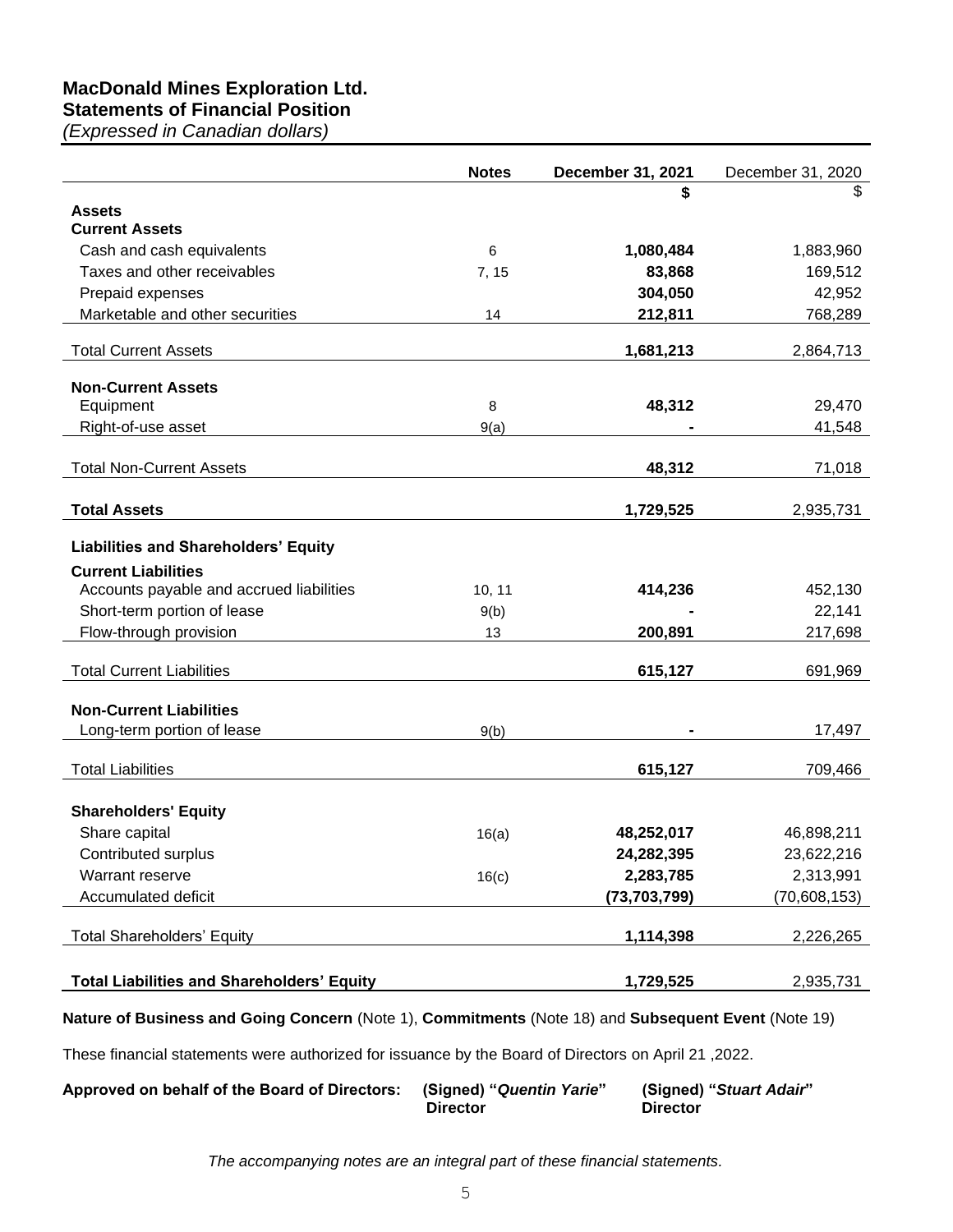# **MacDonald Mines Exploration Ltd.**

# **Statements of Loss and Comprehensive Loss**

*(Expressed in Canadian dollars)*

|                                                 |                    | For the year ended December 31, |             |
|-------------------------------------------------|--------------------|---------------------------------|-------------|
|                                                 | <b>Notes</b>       | 2021                            | 2020        |
|                                                 |                    | \$                              | \$          |
| <b>Expenses</b>                                 |                    |                                 |             |
| Exploration & property acquisition expenditures | 10, 16             | 2,252,049                       | 3,433,012   |
| Salaries, professional and consulting fees      | 15                 | 406,940                         | 358,755     |
| Shareholder communications                      |                    | 316,197                         | 306,956     |
| General and administrative                      |                    | 58,764                          | 98,634      |
| Depreciation                                    |                    | 27,668                          | 9,293       |
| Share-based compensation                        | 15, 16(b)          | 254,288                         | 731,879     |
| Deferred flow-through share premium             | 12                 |                                 | (42, 822)   |
| Loss before finance and other items             |                    | (3,315,906)                     | (4,895,707) |
| Foreign exchange (loss) gain                    |                    | (1,047)                         | 60          |
| Net gain on marketable and other securities     | 10(b), 10(d), 14   | 173,452                         | 182,546     |
| Loss on disposal of right-of-use asset          | 9(b)               | (1,741)                         |             |
| Interest income                                 |                    | 150                             | 459         |
| Interest expense                                |                    | (554)                           |             |
| Other income                                    | $10(c)$ , 10 $(d)$ | 50,000                          | 636,419     |
| Recovery of accrued flow-through provision      | 13                 |                                 | 716,875     |
|                                                 |                    |                                 |             |
| Net loss and comprehensive loss                 |                    | (3,095,646)                     | (3,359,348) |
|                                                 |                    |                                 |             |
| Loss per common share - basic and diluted       |                    | (0.01)                          | (0.02)      |
|                                                 |                    |                                 |             |
| Weighted average number of common shares        |                    |                                 |             |
| outstanding - basic and diluted                 |                    | 220,146,554                     | 183,404,365 |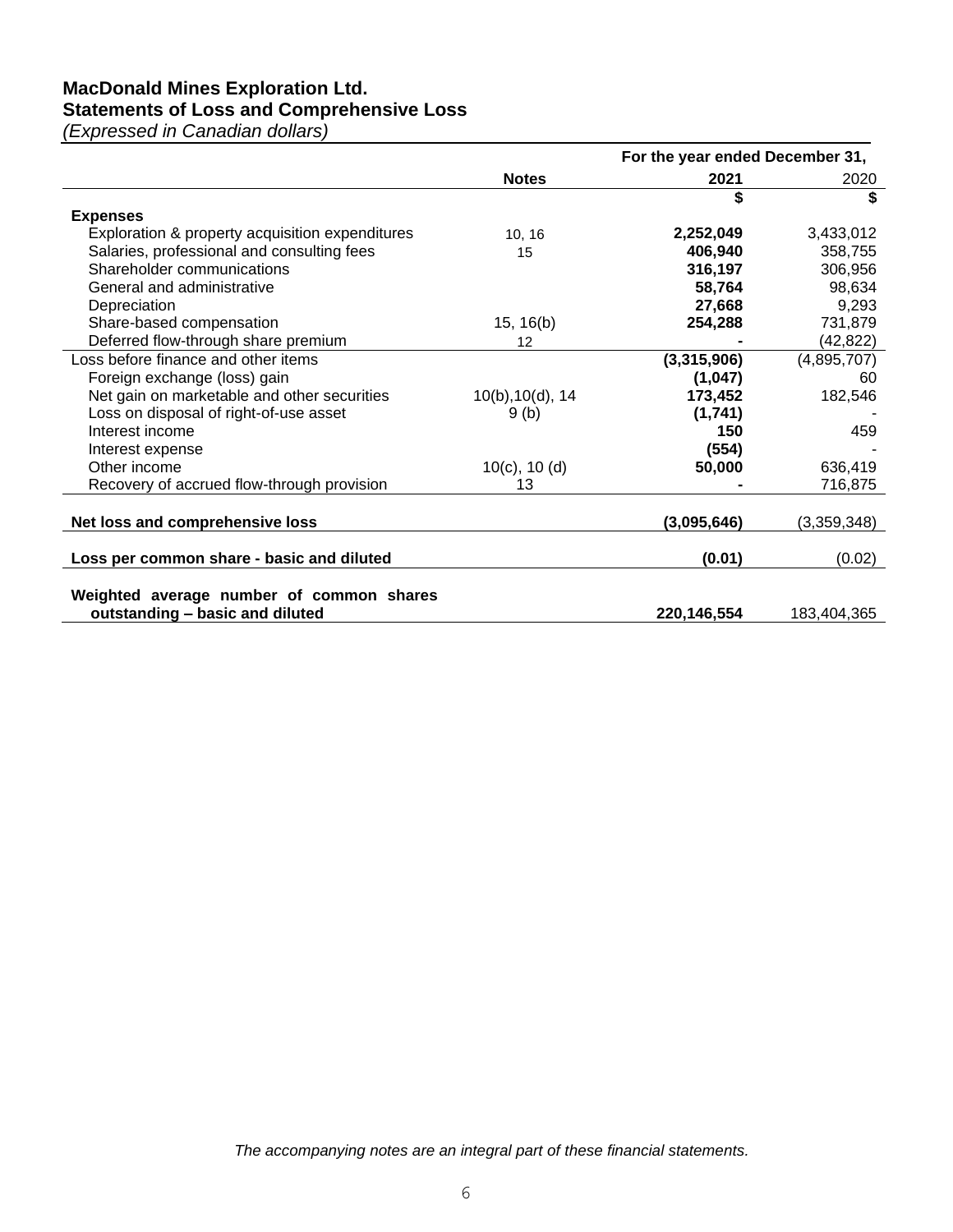# **MacDonald Mines Exploration Ltd. Statements of Changes in Shareholders' Equity**

(*Expressed in Canadian dollars)*

|                                                       | <b>Common</b><br><b>Shares</b> | <b>Share</b><br>Capital | <b>Contributed</b><br><b>Surplus</b> | Warrant<br><b>Reserve</b> | <b>Accumulated</b><br><b>Deficit</b> | <b>Total Equity</b><br>(Deficit) |
|-------------------------------------------------------|--------------------------------|-------------------------|--------------------------------------|---------------------------|--------------------------------------|----------------------------------|
|                                                       | #                              |                         |                                      |                           |                                      |                                  |
| <b>Balance at December 31, 2019</b>                   | 156,257,851                    | 43,064,791              | 21,835,092                           | 2,185,363                 | (67, 248, 805)                       | (163, 559)                       |
| Private placements                                    | 53,931,131                     | 5,240,631               |                                      |                           |                                      | 5,240,631                        |
| Share issue costs                                     |                                | (451, 338)              |                                      |                           |                                      | (451, 338)                       |
| Compensation units issued                             | 396,217                        |                         |                                      |                           |                                      |                                  |
| Fair value of warrants issued                         |                                | (1,028,240)             |                                      | 1,028,240                 |                                      |                                  |
| Fair value of broker warrants issued                  |                                | (199, 166)              |                                      | 199,166                   |                                      |                                  |
| Expiry of warrants                                    |                                |                         | 1,055,049                            | (1,055,245)               |                                      |                                  |
| <b>Exercise of warrants</b>                           | 2,000,000                      | 193,533                 |                                      | (43, 533)                 |                                      | 150,000                          |
| Fair value of shares issued for property acquisitions | 709,091                        | 78,000                  |                                      |                           |                                      | 78,000                           |
| Share-based compensation                              |                                |                         | 731,879                              |                           |                                      | 731,879                          |
| Comprehensive loss for the year                       |                                |                         |                                      |                           | (3,359,348)                          | (3,359,348)                      |
| Balance at December 31, 2020                          | 213,294,290                    | 46,898,211              | 23,622,216                           | 2,313,991                 | (70,608,153)                         | 2,226,265                        |
| Private placement                                     | 42,847,797                     | 1,812,151               |                                      |                           |                                      | 1,812,151                        |
| Share issue costs                                     |                                | (170, 160)              |                                      |                           |                                      | (170, 160)                       |
| Fair value of warrants issued                         |                                | (306, 540)              |                                      | 306,540                   |                                      |                                  |
| Fair value of compensation options issued             |                                | (69, 145)               | 69,145                               |                           |                                      |                                  |
| Expiry of warrants                                    |                                |                         | 336,746                              | (336, 746)                |                                      |                                  |
| Fair value of shares issued for property acquisitions | 1,321,429                      | 87,500                  |                                      |                           |                                      | 87,500                           |
| Share-based compensation                              |                                |                         | 254,288                              |                           |                                      | 254,288                          |
| Comprehensive loss for the year                       |                                |                         |                                      |                           | (3.095.646)                          | (3,095,646)                      |
| Balance at December 31, 2021                          | 257,463,516                    | 48,252,017              | 24,282,395                           | 2,283,785                 | (73, 703, 799)                       | 1,114,398                        |

*The accompanying notes are an integral part of these financial statements.*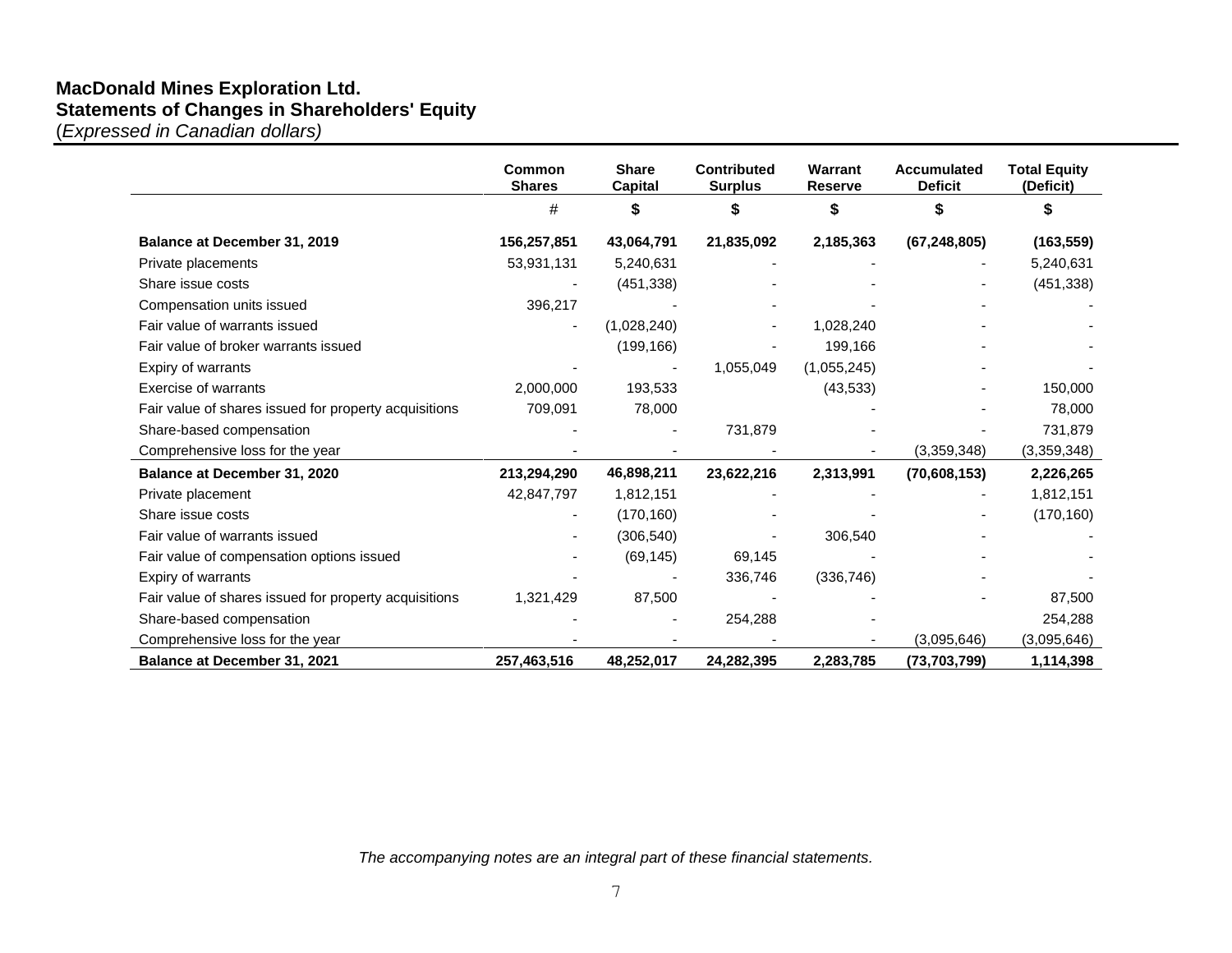# **MacDonald Mines Exploration Ltd. Statements of Cash Flows**

(Expressed in Canadian Dollars)

|                                                         | <b>Note</b> | For the years ended December 31<br>2021<br>2020 |             |
|---------------------------------------------------------|-------------|-------------------------------------------------|-------------|
|                                                         |             | \$                                              | \$          |
| <b>Operating activities</b>                             |             |                                                 |             |
| Net loss for the year                                   |             | (3,095,646)                                     | (3,359,348) |
| Items not affecting cash:                               |             |                                                 |             |
| Depreciation                                            |             | 27,668                                          | 9,293       |
| Net gain on marketable securities                       |             | (173, 452)                                      | (182, 546)  |
| Loss on disposal of right-of-use asset                  |             | 1,741                                           |             |
| Shares issued for property acquisitions                 |             | 87,500                                          | 78,000      |
| Fair value of securities received from sale of property |             | (50,000)                                        | (581, 419)  |
| Deferred premium on flow-through shares                 |             |                                                 | (42, 822)   |
| Share-based compensation                                |             | 254,288                                         | 731,879     |
| Recovery of accrued flow-through provision              |             |                                                 | (716, 875)  |
| Net change in non-cash working capital items:           |             |                                                 |             |
| Taxes and other receivables                             |             | 108,684                                         | 218,683     |
| Prepaid expenses                                        |             | (261, 098)                                      | 45,963      |
| Accounts payable and accrued liabilities                |             | (77, 742)                                       | (23, 488)   |
| Flow through provision                                  |             |                                                 | (46, 275)   |
| Net cash used in operating activities                   |             | (3, 178, 057)                                   | (3,868,955) |
|                                                         |             |                                                 |             |
| <b>Investing activities</b><br>Purchase of equipment    | 8           | (40, 919)                                       | (27, 851)   |
| Proceeds on the sale of marketable and other securities | 14          | 778,930                                         |             |
|                                                         |             |                                                 |             |
| Net cash provided by (used in) investing activities     |             | 738,011                                         | (27, 851)   |
| <b>Financing activities</b>                             |             |                                                 |             |
| Proceeds from private placements                        |             | 1,812,151                                       | 5,240,631   |
| Share issue costs                                       |             | (170, 160)                                      | (451, 338)  |
| Lease obligation principal paid                         |             | (5, 421)                                        | (5, 975)    |
| <b>Exercise of warrants</b>                             |             |                                                 | 150,000     |
|                                                         |             |                                                 |             |
| Net cash provided by financing activities               |             | 1,636,570                                       | 4,933,318   |
| (Decrease) increase in cash and cash equivalents        |             | (803, 476)                                      | 1,036,512   |
| Cash and cash equivalents, beginning of year            |             | 1,883,960                                       | 847,448     |
| Cash and cash equivalents, end of year                  |             | 1,080,484                                       | 1,883,960   |

*The accompanying notes are an integral part of these financial statements.*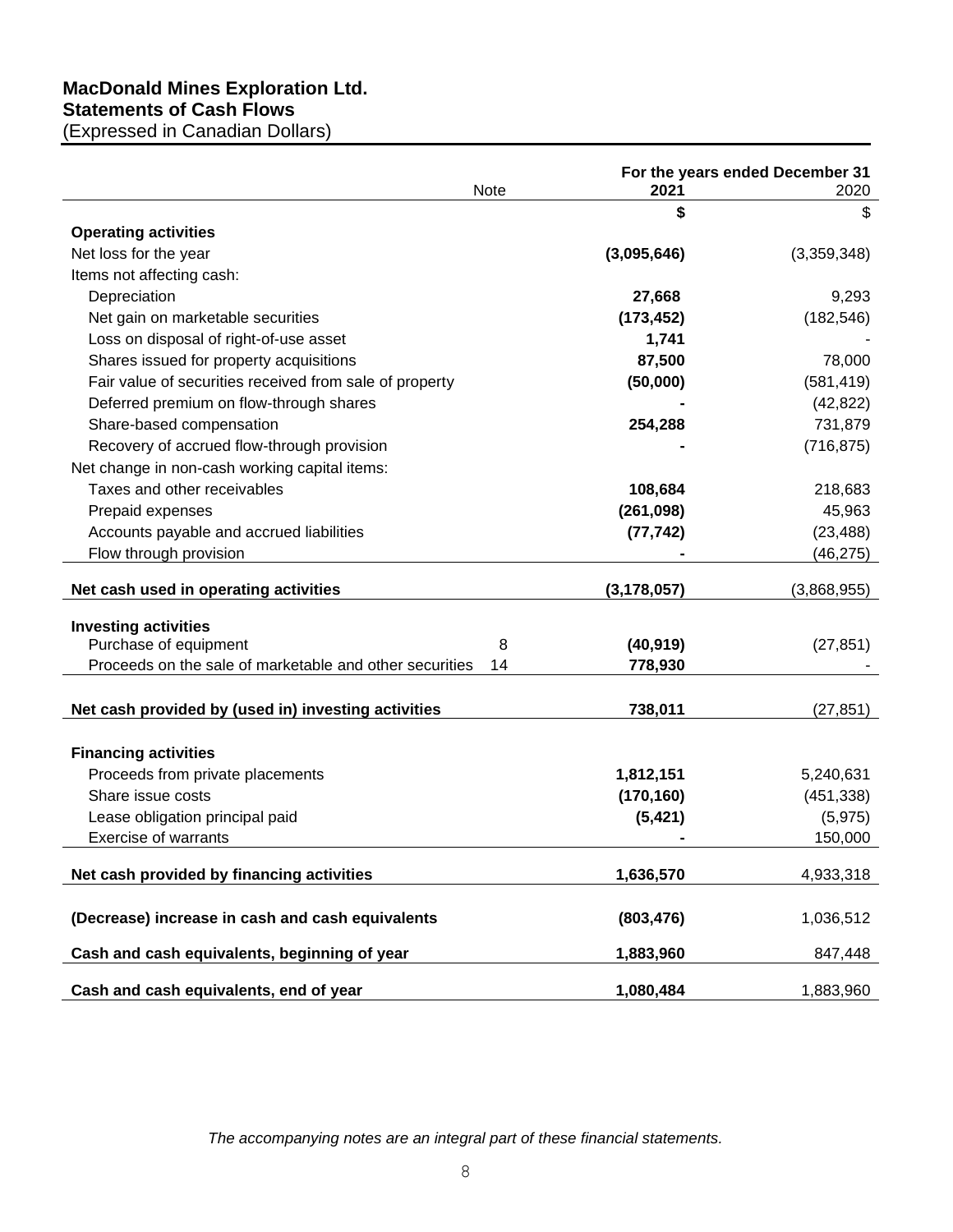# **1. Nature of Business and Going Concern**

MacDonald Mines Exploration Ltd. (the "Company") is a publicly traded company actively engaged in the acquisition, exploration and development of mineral properties. The Company's registered office is Suite 1001, 145 Wellington Street West, Toronto, Ontario, Canada, M5J 1H8. Since November 1, 2011, the Company has continued under the Canadian Business Corporations Act. Prior to November 1, 2011, the Company was continued under the Quebec Business Corporations Act (formerly, Part 1A of the Companies Act (Quebec)). The Company's Class A common shares are listed on the TSX Venture Exchange ("TSXV") under the trading symbol "BMK".

The business of mining and exploring for minerals involves a high degree of risk and there can be no assurance that current operations, including exploration and evaluation programs, will result in profitable mining operations. The Company's continued existence is dependent upon the preservation of its interest in the underlying properties, the discovery of economically recoverable reserves, the achievement of profitable operations, and the ability of the Company to raise additional financing, if necessary, or alternatively upon the Company's ability to dispose of its interests on an advantageous basis.

These financial statements have been prepared using International Financial Reporting Standards ("IFRS") as issued by the International Accounting Standards Board ("IASB") on a going concern basis which assumes the Company will be able to meet its obligations and continue its operations for the next 12 months. During the year ended December 31, 2021, the Company incurred a net loss and comprehensive loss of \$3,095,646 (2020 – \$3,359,348) and had shareholders' equity of \$1,114,398 (December 31, 2020 – \$2,226,265) and, as of that date, had working capital of \$1,066,086 (December 31, 2020 – working capital \$2,172,744).

The Company's continuation as a going concern is dependent upon successful results from its mineral property exploration activities and its ability to attain profitable operations and generate funds therefrom and/or raise equity capital or borrowings sufficient to meet current and future obligations. There is no assurance that the Company will continue to be able to obtain adequate financing in the future or that such financing will be on terms acceptable to the Company. These material uncertainties may cast significant doubt about the Company's ability to continue as a going concern.

These financial statements do not reflect the adjustments to the carrying value of assets and liabilities and the reported expenses that would be necessary if the Company were unable to realize its assets and settle its liabilities as a going concern in the normal course of operations. Such adjustments could be material.

The rapid spread of the COVID-19 virus, which was declared by the World Health Organization to be a pandemic on March 11, 2020, and actions taken globally in response to COVID-19 have significantly disrupted business activities throughout the world. The Company's business relies, to a certain extent, on free movement of goods, services, and capital within Canada, which has been significantly restricted as a result of the COVID-19 pandemic. Given the ongoing and dynamic nature of the circumstances surrounding COVID-19, it is difficult to predict how significant the continuing impact of COVID-19, including any responses to it, will be on the economy and the Company's business in particular, or for how long any disruptions are likely to continue. The extent of such impact will depend on future developments, which are highly uncertain, rapidly evolving and difficult to predict, including new information which may emerge concerning the severity of COVID-19 and additional actions which may be taken to contain COVID-19. Such further developments could have a material adverse effect on the Company's business, financial condition, results of operations and cash flows.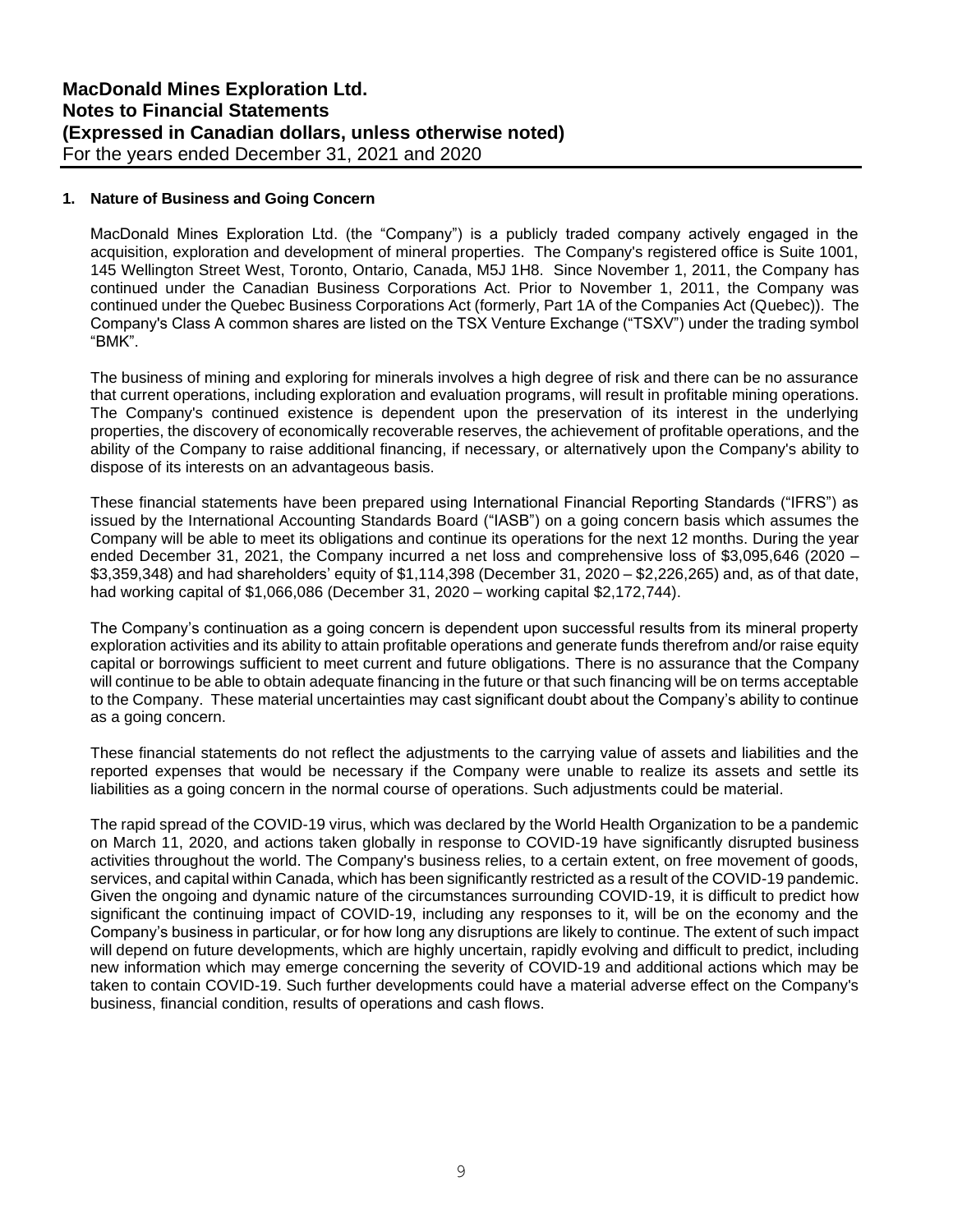# **2. Basis of Preparation and Statement of Compliance**

These financial statements are prepared in accordance with IFRS, as issued by the IASB and Interpretations issued by the International Financial Reporting Interpretations Committee ("IFRIC").

These financial statements have been prepared on a going concern basis, under the historical cost convention except for certain financial instruments that have been measured at fair value. In addition, these financial statements have been prepared using the accrual basis of accounting, except for cash flow information. The principal accounting policies and critical estimates and judgements used when compiling these financial statements are set out below. These financial statements were approved by the Board of Directors on April 21, 2022.

#### **3. Significant Accounting Policies and Critical Accounting Judgements and Estimates**

# **a) Functional and Presentation Currency**

Items included in these financial statements are measured using the currency of the primary economic environment in which the Company operates (the "functional currency"), which was determined to be the Canadian dollar and is also the Company's presentation currency. Transactions in currencies other than the Canadian dollar are translated into Canadian dollars at exchange rates at the time of the transactions as follows:

- (i) Monetary assets and liabilities are translated at rates of exchange at each reporting date with the resulting gains or losses recorded in foreign exchange gain/loss in the statements of loss and comprehensive loss;
- (ii) Non-monetary items are translated at historical exchange rates and are not retranslated; and
- (iii) Expense items are translated at the rates of exchange prevailing on the dates of the transactions.

#### **b) Cash and Cash Equivalents**

Cash and cash equivalents include cash, demand deposits and short-term, highly-liquid investments that are readily convertible to known amounts of cash and are subject to an insignificant risk of changes in value. Cash equivalents have maturities of three months or less at the date of acquisition. Interest earned is included in interest income on the statements of loss and comprehensive loss.

#### **c) Marketable and Other Securities**

Marketable securities consist of equity securities that are listed on a recognized stock exchange, over which the Company does not have control or significant influence. Other securities consist of shares and warrants that are not listed on a recognized exchange.

#### **d) Taxes and Other Receivables**

Taxes and other receivables consist primarily of HST and QST receivables from government authorities in Canada.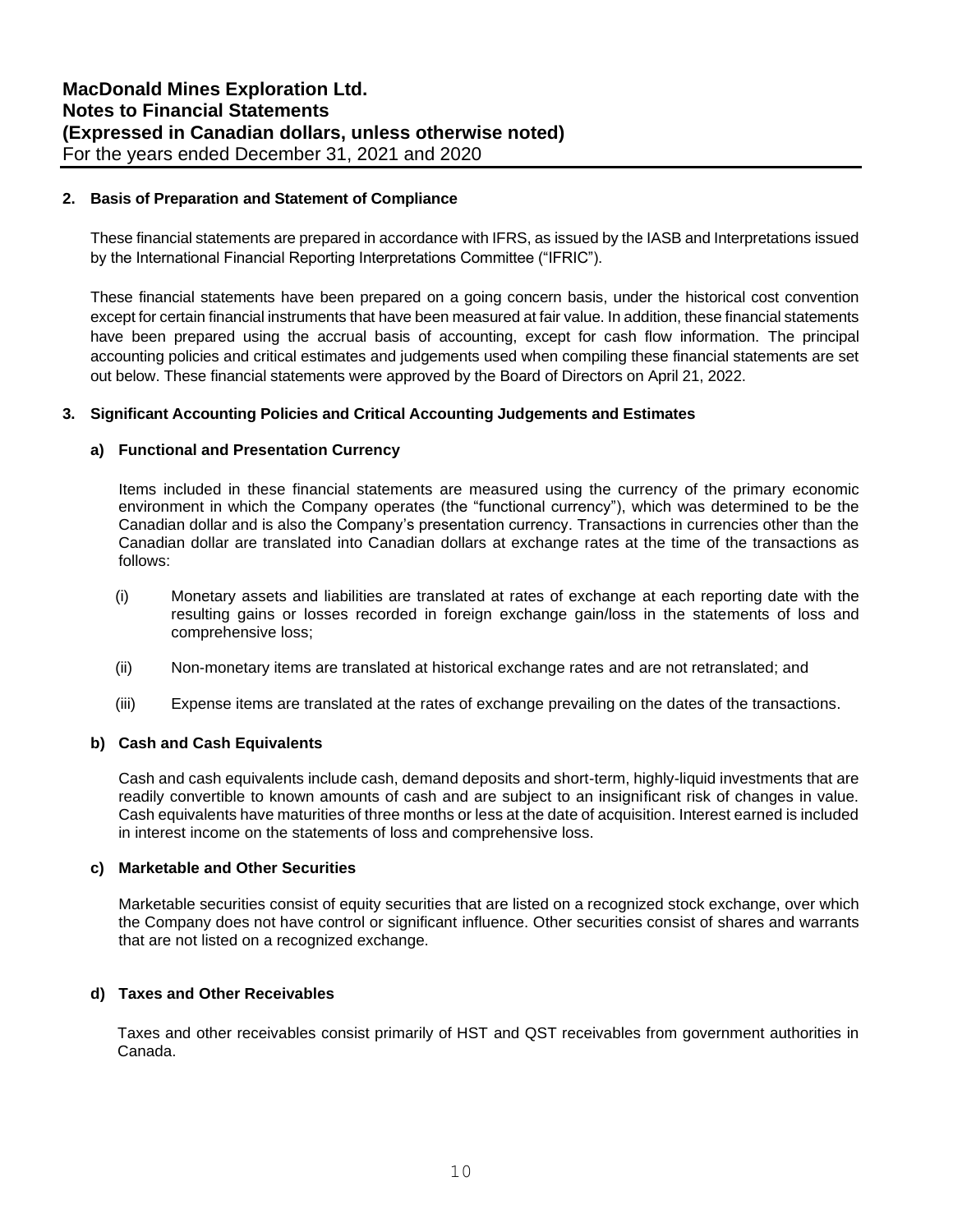#### **e) Mineral Properties and Exploration Expenditures**

The Company expenses all costs relating to the acquisition of, exploration for and development of mineral claims. Such costs include, but are not limited to, acquisition costs, geological, geophysical studies, exploratory drilling and sampling. Once a project has been established as commercially viable and technically feasible, related development expenditures are capitalized. This includes costs incurred in preparing the site for mining operations.

#### **f) Impairment of Non-Financial Assets**

The carrying values of equipment are assessed for impairment when indicators of such impairment exist. If any indication of impairment exists, an estimate of the asset's recoverable amount is calculated. The recoverable amount is determined as the higher of the fair value less costs to sell for the asset and the asset's value in use.

If the carrying amount of the asset exceeds its recoverable amount, the asset is impaired, and an impairment loss is charged to the statements of loss and comprehensive loss to reduce the carrying amount to its recoverable amount.

A previously recognized impairment loss is reversed only if there has been a change in the estimates used to determine the asset's recoverable amount since the last impairment loss was recognized. If this is the case, the carrying amount of the asset is increased to its recoverable amount. The increased amount cannot exceed the carrying amount that would have been determined, net of accumulated depreciation, had no impairment loss been recognized for the asset in prior years. Such a reversal is recognized in the statements of loss and comprehensive loss.

#### **g) Loss per Common Share**

The Company presents basic and diluted loss per share data for its common shares, calculated by dividing the loss attributable to common shareholders of the Company by the weighted average number of common shares outstanding during the period. The diluted loss per share calculation assumes that any proceeds from the exercise of dilutive stock options and warrants would be used to repurchase common shares at the average market price during the period, with the incremental number of shares being included in the denominator of the diluted loss per share calculation. Diluted loss per share does not adjust the loss attributable to common shareholders or the weighted average number of common shares outstanding when the effect is anti-dilutive. All of the Company's outstanding stock options and warrants were anti-dilutive for the years ended December 31, 2021 and 2020.

#### **h) Share Capital**

Common shares are classified as equity. Incremental costs directly attributable to the issue of common shares and share purchase warrants are recognized as a deduction from equity. Common shares issued for consideration other than cash are valued based on their market value at the date the shares are issued.

Proceeds received from the issuance of units, consisting of common shares and share purchase warrants, are allocated to common shares and warrants on a relative fair value basis whereby the common shares are valued based on the quoted market price of the common shares at the time the units are issued, and the share purchase warrants are valued using the Black-Scholes option pricing model.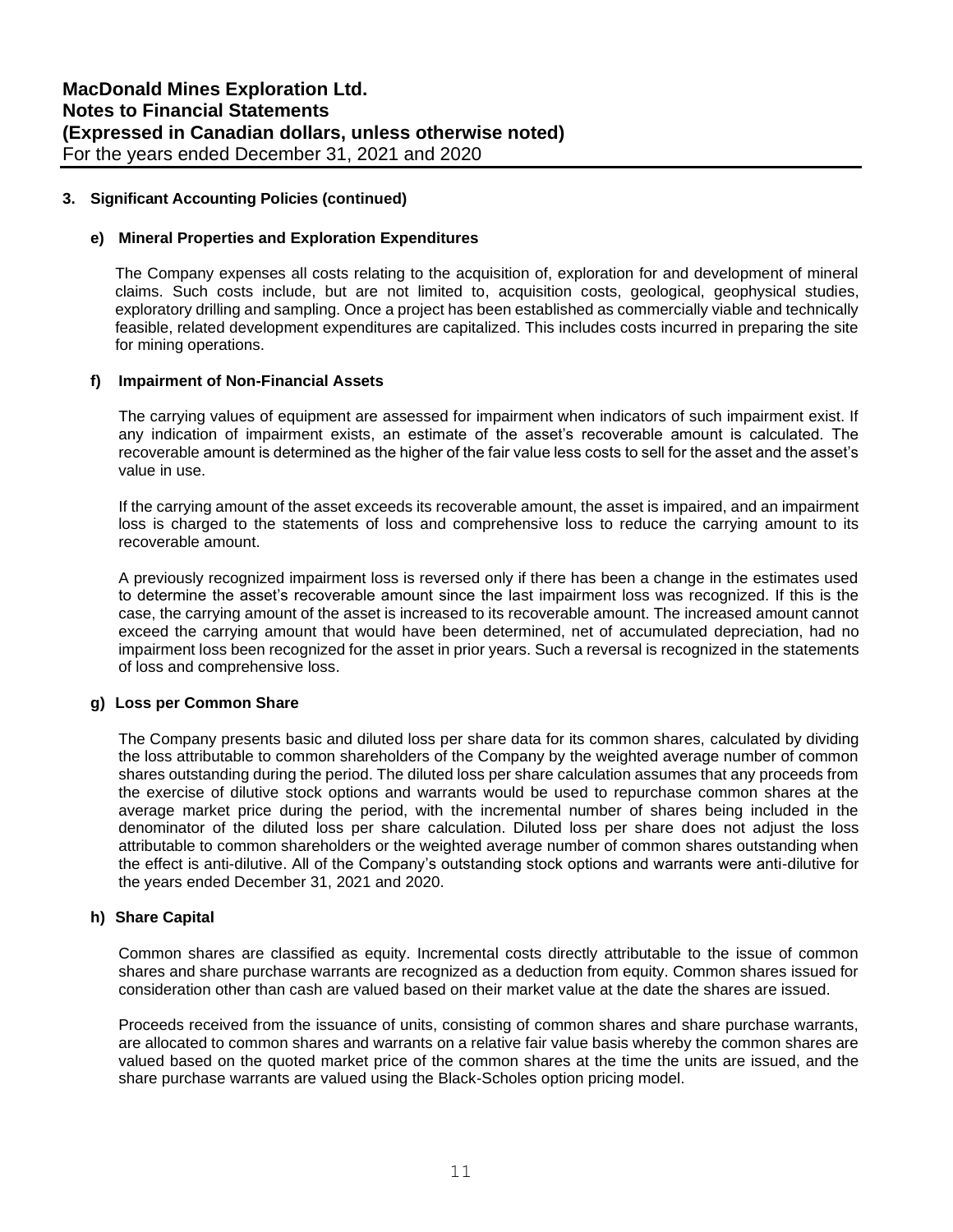#### **i) Share-based Compensation**

Share-based compensation transactions are measured based on the fair value of the share-based compensation issued. The Company grants stock options to certain employees, directors and consultants under the terms of the Company's Stock Option Plan. Each tranche in an option award is considered a separate award with its own vesting period and grant date fair value. The fair value of each tranche is measured at the date of grant using the Black-Scholes option pricing model. The Black-Scholes option pricing model requires estimates for the expected life of options and stock price volatility which can materially affect the fair value estimate. Volatility and the expected life of options is estimated based on an analysis of factors such as the Company's historical price trends, history of option holder activity, and peer and industry benchmarks for similar transactions.

Share-based compensation transactions with parties other than employees and directors are measured at the fair value of the goods or services received, except where that fair value cannot be estimated reliably, in which case they are measured at the fair value of the equity instruments granted, measured at the date the entity obtains the goods or the counterparty renders the service.

### **j) Income Taxes**

Income tax consists of current and deferred tax. Current and deferred tax are recognized in profit or loss except to the extent they relate to items recognized directly in equity or other comprehensive income.

Current tax is recognized and measured at the amount expected to be recovered from or payable to the taxation authorities based on the income tax rates enacted or substantively enacted at the end of the reporting period and includes any adjustment to taxes payable in respect of previous years.

Deferred tax is recognized on any temporary differences between the carrying amounts of assets and liabilities in the financial statements and the corresponding tax bases used in the computation of taxable income or loss. Deferred tax assets and liabilities are measured at the tax rates that are expected to apply in the period when the asset is realized and the liability is settled. The effect of a change in the enacted or substantively enacted tax rates is recognized in net loss and comprehensive loss depending on the item to which the adjustment relates.

Deferred tax assets are recognized to the extent future recovery is probable. At each reporting period end, deferred tax assets are reduced to the extent that it is no longer probable that sufficient taxable earnings will be available to allow all or part of the asset to be recovered.

#### **k) Flow-through Shares**

The Company will, from time-to-time, issue flow-through common shares to finance a portion of its exploration program. Pursuant to the terms of the flow-through share agreements, these shares transfer the tax deductibility of qualifying resource expenditures to investors. On issuance, the Company bifurcates the flowthrough share into: i) a flow-through share premium, equal to the estimated premium, if any, investors pay for the flow-through feature, which is recognized as a liability; and ii) share capital. Upon expenditures being incurred, the Company derecognizes the liability and recognizes a deferred tax liability for the amount of tax reduction renounced to the shareholders. The premium is deferred and recognized as other income as the expenditure incurs, and the related deferred tax is recognized as a tax provision.

Proceeds received from the issuance of flow-through shares are restricted to be used only for Canadian resource property exploration expenditures. The Company may also be subject to a Part XII.6 tax on flowthrough proceeds renounced under the Look-back Rule in accordance with Government of Canada flowthrough regulations. When applicable, this tax is accrued as a financial expense until paid.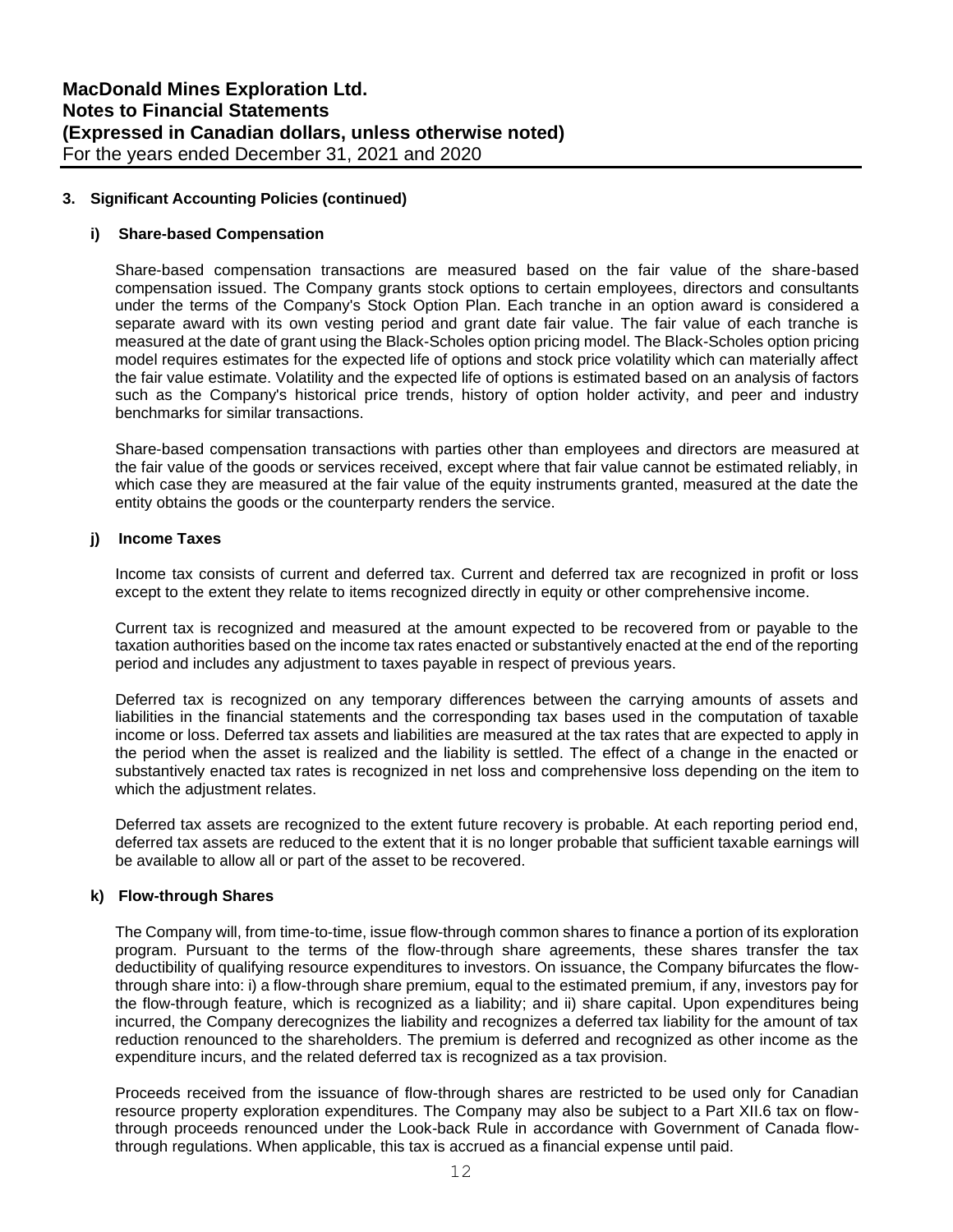### **l) Related Party Transactions**

Parties are considered to be related if one party has the ability, directly or indirectly, to control the other party or exercise significant influence over the other party in making financial and operating decisions. Parties are also considered to be related if they are subject to common control. Related parties may be individuals or corporate entities. A transaction is considered to be a related party transaction when there is a transfer of resources or obligations between related parties.

#### **m) Equipment**

Equipment is stated at cost, less accumulated depreciation and accumulated impairment losses. Cost comprises the fair value of consideration given to acquire or construct an asset and includes the direct charges associated with bringing the asset to the location and condition necessary for putting it into use. Depreciation is provided over the estimated useful lives of the equipment using the following methods:

- Exploration equipment 50% declining balance
- Vehicles 30% straight-line

#### **n) Rehabilitation Provision**

The Company records the present value of estimated costs of legal and constructive obligations required to restore operating locations in the period in which the obligation is incurred. The nature of these restoration activities includes dismantling and removing structures, dismantling operating facilities, and restoration, reclamation and re-vegetation of affected areas.

The obligation generally arises when the asset is installed or the ground / environment is disturbed at the production location. When the liability is initially recognized, the present value of the estimated cost is capitalized by increasing the carrying amount of the related mining assets to the extent that it was incurred prior to the production of related ore. Over time, the discounted liability is increased for the change in present value based on the discount rates that reflect current market assessments and the risks specific to the liability. The periodic unwinding of the discount is recognized in the statement of loss as a finance cost. Additional disturbances or changes in rehabilitation costs will be recognized as additions or charges to the corresponding assets and rehabilitation liability when they occur. When applicable for closed sites, changes to estimated costs are recognized immediately in the statement of loss and comprehensive loss. As at December 31, 2021 and December 31, 2020 the provision was \$nil.

#### **o) Financial Assets and Liabilities**

IFRS 9 – Financial instruments ("IFRS 9") includes guidance on the classification and measurement of financial assets. Under IFRS 9, financial assets are classified and measured either at amortized cost, fair value through profit or loss ("FVTPL") or fair value through other comprehensive income ("FVTOCI") based on the business model in which they are held and the characteristics of their contractual cash flows.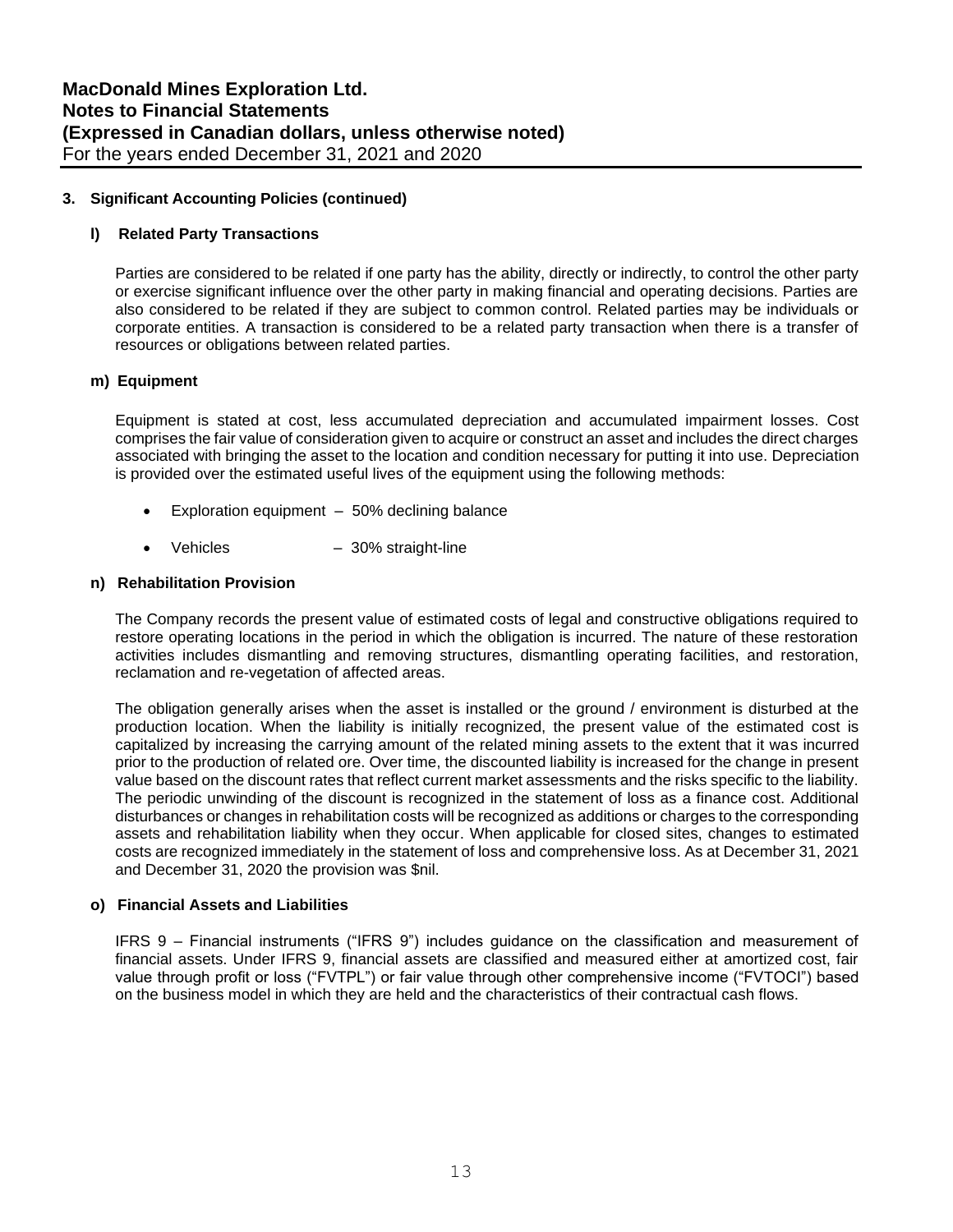#### **o) Financial Assets and Liabilities (continued)**

#### Financial assets

Financial assets are classified as either financial assets at FVTPL, amortized cost, or FVTOCI. The Company determines the classification of its financial assets at initial recognition.

#### i. Financial assets recorded at FVTPL

Financial assets classified as FVTPL are measured at fair value with changes in fair value on those items recognized in net loss and comprehensive loss. Financial assets are classified as FVTPL if they do not meet the criteria of amortized cost or FVTOCI.

The Company's marketable and other securities are classified as financial assets measured at FVTPL.

#### ii. Amortized Cost

Financial assets classified as amortized cost are non-derivative financial assets with fixed or determinable payments that are not quoted in an active market. They are carried at amortized cost less any provision for impairment. Individually significant receivables are considered for impairment when they are past due or when other objective evidence is received that a specific counterparty will default.

The Company's cash and cash equivalents, and taxes and other receivables are classified as financial assets measured at amortized cost.

iii. Financial assets recorded at FVTOCI

Financial assets are recorded at FVTOCI when the change in fair value is attributable to changes in the Company's credit risk. The Company did not hold any financial assets measured at FVTOCI as at December 31, 2021 and December 31, 2020.

#### Financial liabilities

Financial liabilities are classified as either financial liabilities at FVTPL or at amortized cost. The Company determines the classification of its financial liabilities at initial recognition.

i. Amortized cost

Financial liabilities measured at amortized cost, including borrowings, are initially measured at fair value, net of transaction costs. Financial liabilities are subsequently measured at amortized cost using the effective interest method, with interest recognized on an effective yield basis.

The effective yield basis is a method of calculating the amortized cost of a financial liability and of allocating interest costs over the relevant period. The effective interest rate is the rate that exactly discounts estimated future cash payments through the expected life of the financial liability to the net carrying amount on initial recognition.

The Company's accounts payable and accrued liabilities approximate their amortized cost.

ii. Financial liabilities recorded at FVTPL

Financial liabilities are classified as FVTPL if they do not fall into the amortized cost category detailed above.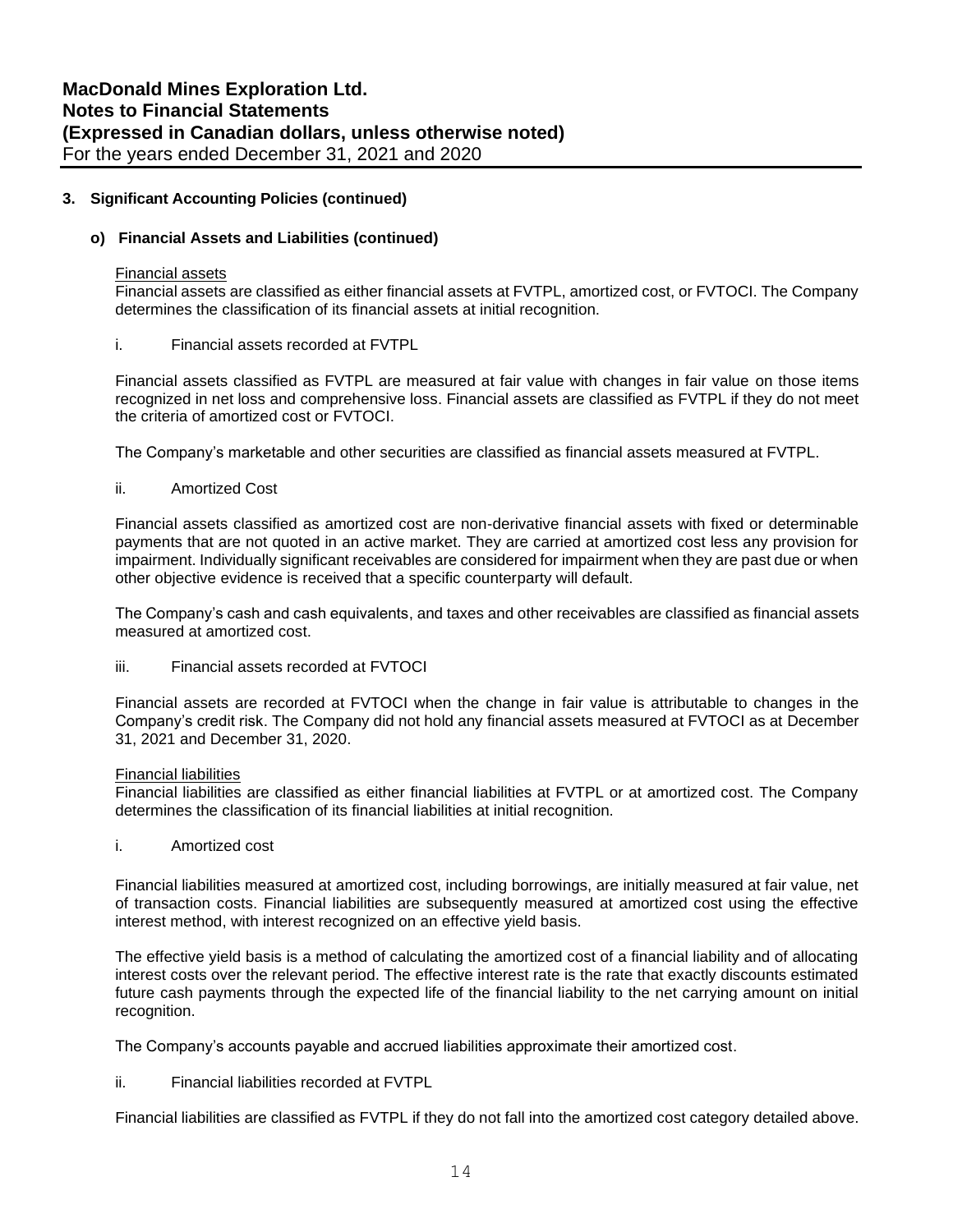#### **o) Financial Assets and Liabilities (continued)**

#### Transaction costs

Transaction costs associated with financial instruments carried at FVTPL are expensed as incurred, while transaction costs associated with all other financial instruments are included in the initial carrying amount of the asset or the liability.

#### Recognition and measurement

Instruments classified as FVTPL are measured at fair value with gains and losses arising from the changes in fair value of the financial instruments presented in the statement of loss and comprehensive loss as the net unrealized gains or losses in the period they arise. Instruments classified as amortized cost are measured at amortized cost using the effective interest rate method. Instruments classified as FVOCI are measured at fair value with unrealized gains and losses recognized in other comprehensive loss.

#### Determination of fair values

The determination of fair value requires judgement and is based on market information, where available and appropriate. At the end of each financial reporting period, the Company's management estimates the fair value of securities based on quoted trading prices at the end of the reporting period or the closing trade price on the last day the security traded if there were no trades at the end of the reporting period, or other such fair value method that is appropriate if the security is not listed on a recognized exchange.

#### Disposition of marketable securities

Realized gains or losses on the disposal of securities and unrealized gains and losses on securities classified as FVTPL are reflected in profit or loss on the transaction date and are calculated on a weighted average cost basis.

#### Derecognition of financial liabilities

The Company de-recognizes financial liabilities when the obligations are discharged, cancelled or expire. The difference between the carrying amount of the financial liability derecognized and the consideration paid and payable, including any non-cash assets transferred or liabilities assumed, is recognized in the statement of loss and comprehensive loss.

#### Impairment of financial assets

Financial assets not measured at FVTPL are assessed for indicators of impairment at the end of each reporting period. Financial assets are impaired when there is objective evidence that, as a result of one or more events that occurred after the initial recognition of the financial assets, the estimated future cash flows of the financial assets have been negatively impacted. Evidence of impairment could include: significant financial difficulty of the issuer or counterparty; default or delinquency in interest or principal payments; or the likelihood that the borrower will enter bankruptcy or financial reorganization.

The carrying amounts of the Company's financial assets are reviewed at each reporting date to determine if there is any indication of impairment. As of December 31, 2021 and December 31, 2020, the fair values of the financial assets classified at amortized cost approximated their carrying value due to their short-term nature.

#### Financial instruments recorded at fair value

Financial instruments recorded at fair value on the statements of financial position are classified using a fair value hierarchy that reflects the significance of the inputs used in making the measurements. The fair value hierarchy has the following levels: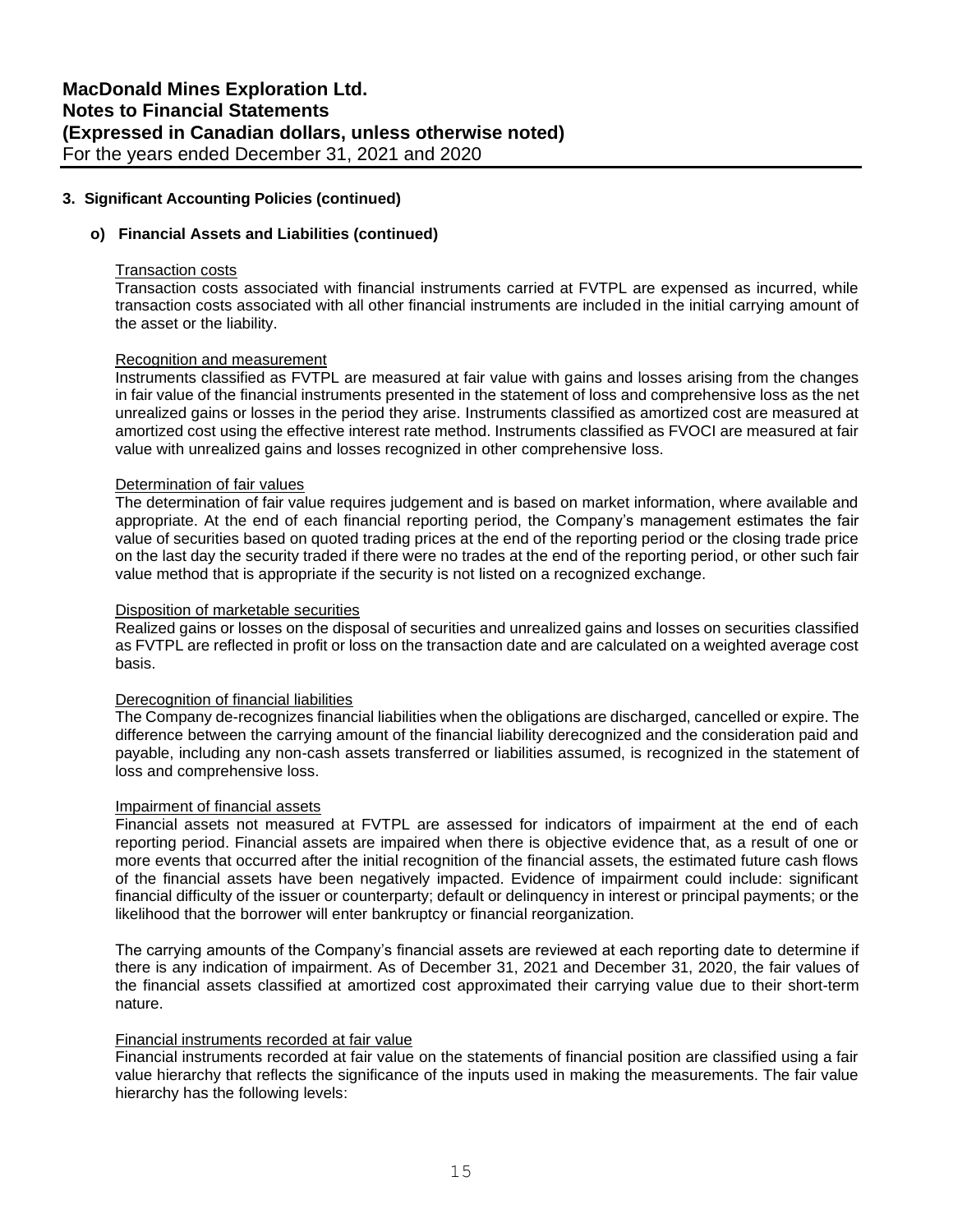#### **o) Financial Assets and Liabilities (continued)**

- Level 1 valuation based on unadjusted quoted prices in active markets for identical assets or liabilities;
- Level 2 valuation techniques based on inputs other than quoted prices included in Level 1 that are observable for the asset or liability, either directly (i.e. as prices) or indirectly (i.e. derived from prices); and
- Level 3 valuation techniques using inputs for the asset or liability that are not based on observable market data (i.e. unobservable inputs).

#### **p) Leases**

The Company determines if an arrangement is a lease at contract inception by evaluating if the contract conveys the right to control the use of identified assets during the period of use. A right-of-use ("ROU") asset represents the Company's right to use an identified asset for the lease term and a lease liability represents the Company's obligation to make payments as set forth in the lease agreement. ROU assets and lease liabilities are included on the Company's statements of financial position and are recognized based on the present value of the future lease payments at the lease commencement date over the expected lease term which includes options to extend or terminate the lease when it is reasonably certain those options will be exercised. The interest rate used to determine the present value of the future lease payments is the Company's incremental borrowing rate at lease inception, because the interest rate implicit in the lease is generally not readily determinable. A ROU asset initially equals the lease liability, adjusted for any lease payments made prior to lease commencement and any lease incentives. All leases are recorded on the statements of financial position except for leases with an initial term of less than 12 months. ROU assets are amortized on a straight-line basis over the shorter of the remaining useful life of the asset and lease term. Depreciation expense is recognized in the statements of loss and comprehensive loss.

#### **q) New Accounting Standards and Amendments**

Certain pronouncements have been issued by the IASB that are effective for annual periods beginning on or after January 1, 2021. The Company has assessed the amendments and determined that there is no material impact on the accounting and presentation of the financial statements.

Certain pronouncements have been issued by the IASB that are applicable for accounting periods after December 31, 2021. There are currently no such pronouncements that are expected to have a significant impact on the Company's financial statements upon adoption.

#### **r) Critical Accounting Judgements and Estimates**

The preparation of these financial statements requires management to make certain estimates, judgments and assumptions that affect the reported amounts of assets and liabilities at the date of the financial statements and reported amounts of income and expenses during the reporting periods. Actual outcomes could differ from these estimates.

These financial statements include estimates that, by their nature, are uncertain. The impacts of such estimates are pervasive throughout these financial statements and may require accounting adjustments based on future occurrences. Revisions to accounting estimates are recognized in the period in which the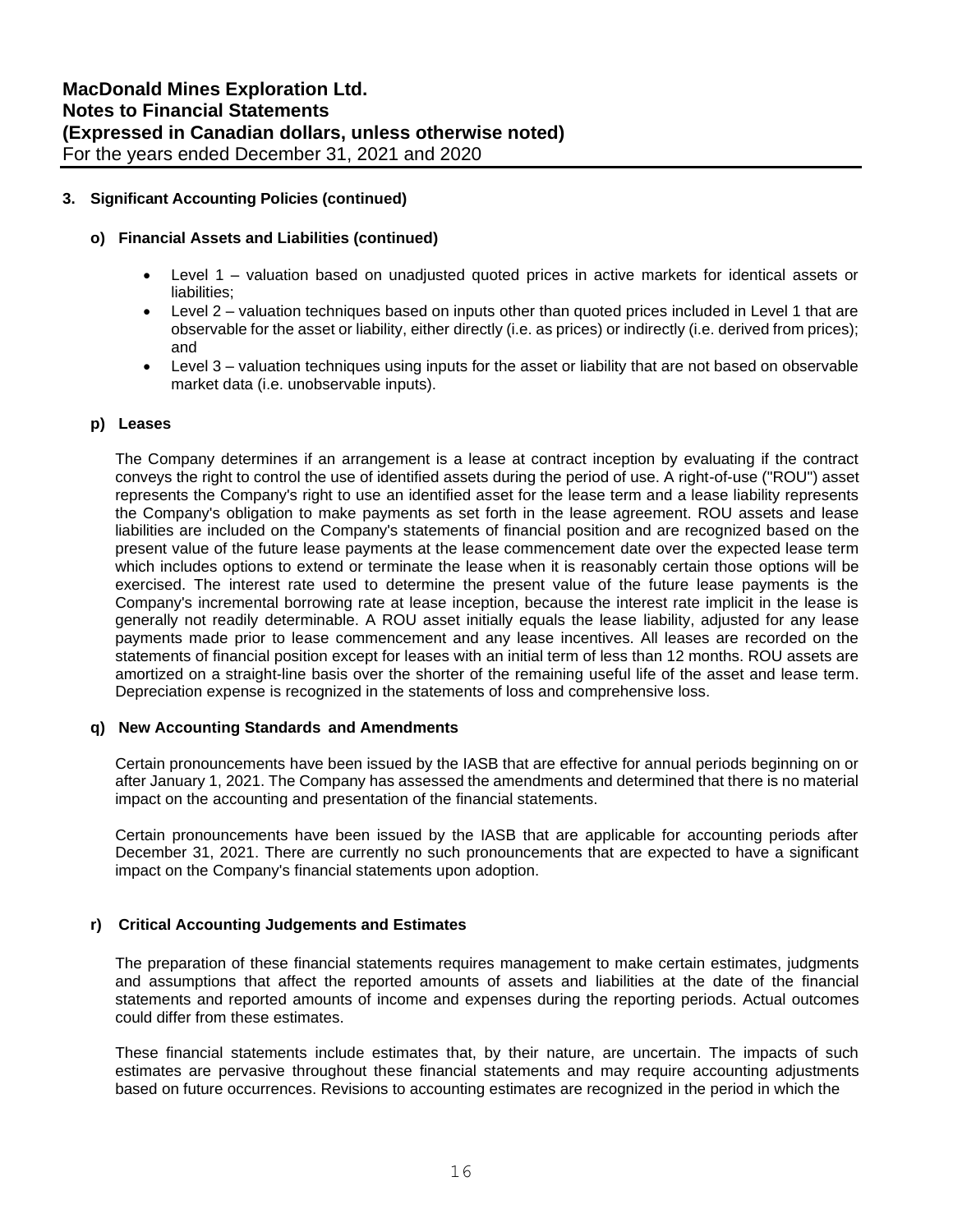estimate is revised and future periods if the revision affects both current and future periods. These estimates are based on historical experience, current and future economic conditions and other factors, including expectations of future events that are believed to be reasonable under the circumstances.

Significant assumptions about the future that management has made that could result in a material adjustment to the carrying amounts of assets and liabilities, in the event that actual results differ from estimates made, relate, but are not limited to, the following:

#### *Fair Value of Investment in Securities Not Quoted in an Active Market*

Where the fair values of financial assets and financial liabilities recorded on the statements of financial position, including equities and warrants, cannot be derived from active markets, they are determined using a variety of valuation techniques. The inputs to these models are derived from observable market data where possible; where observable market data is not available, management's judgment is required to establish fair values.

#### *Warrants*

The Company uses the Black-Scholes option pricing model to calculate the value of warrants issued as part of the Company's private placements and in the Company's investment portfolio. The Black-Scholes model requires six key inputs to determine a value for a warrant: risk free interest rate, exercise price, market price at date of issue, expected dividend yield, expected life and expected volatility. Certain of the inputs are estimates which involve considerable judgment and are, or could be, affected by significant factors that are out of the Company's control. For example, a longer expected life of the warrant or a higher volatility number used would result in an increase in the warrant value.

#### *Going concern*

The preparation of these financial statements requires management to make judgments regarding the going concern of the Company as previously discussed in Note 1.

#### *Share-based compensation*

The Black-Scholes option valuation model used by the Company to determine fair values for stock-based compensation was developed for use in estimating the fair value of freely traded options. This model requires input of highly subjective assumptions including future stock volatility and expected time until exercise. Changes in the subjective input assumptions can materially affect a stock option's fair value estimate.

#### *Deferred taxes*

The estimation of income taxes includes evaluating the recoverability of deferred tax assets based on an assessment of the Company's ability to utilize the underlying future tax deductions against future taxable income prior to expiry of those deductions. Management assesses whether it is probable that some or all of the deferred tax assets will not be realized. The ultimate realization of deferred tax assets is dependent upon the generation of future taxable income, which in turn is dependent upon the successful discovery, extraction, development and commercialization of mineral reserves. To the extent that management's assessment of the Company's ability to utilize future tax deductions changes, the Company would be required to recognize more or fewer deferred tax assets, and deferred tax provisions or recoveries could be affected.

#### *Deferred Flow-Through Premium Estimates*

Recorded costs of flow-through share premium liabilities reflect premiums received by the Company on the issue of flow-through shares. The premium is subject to measurement uncertainties and requires the Company to assess the value of non-flow-through shares. The determination is subjective and does not necessarily provide a reliable single measure of the fair value of the premium liability (see note 12).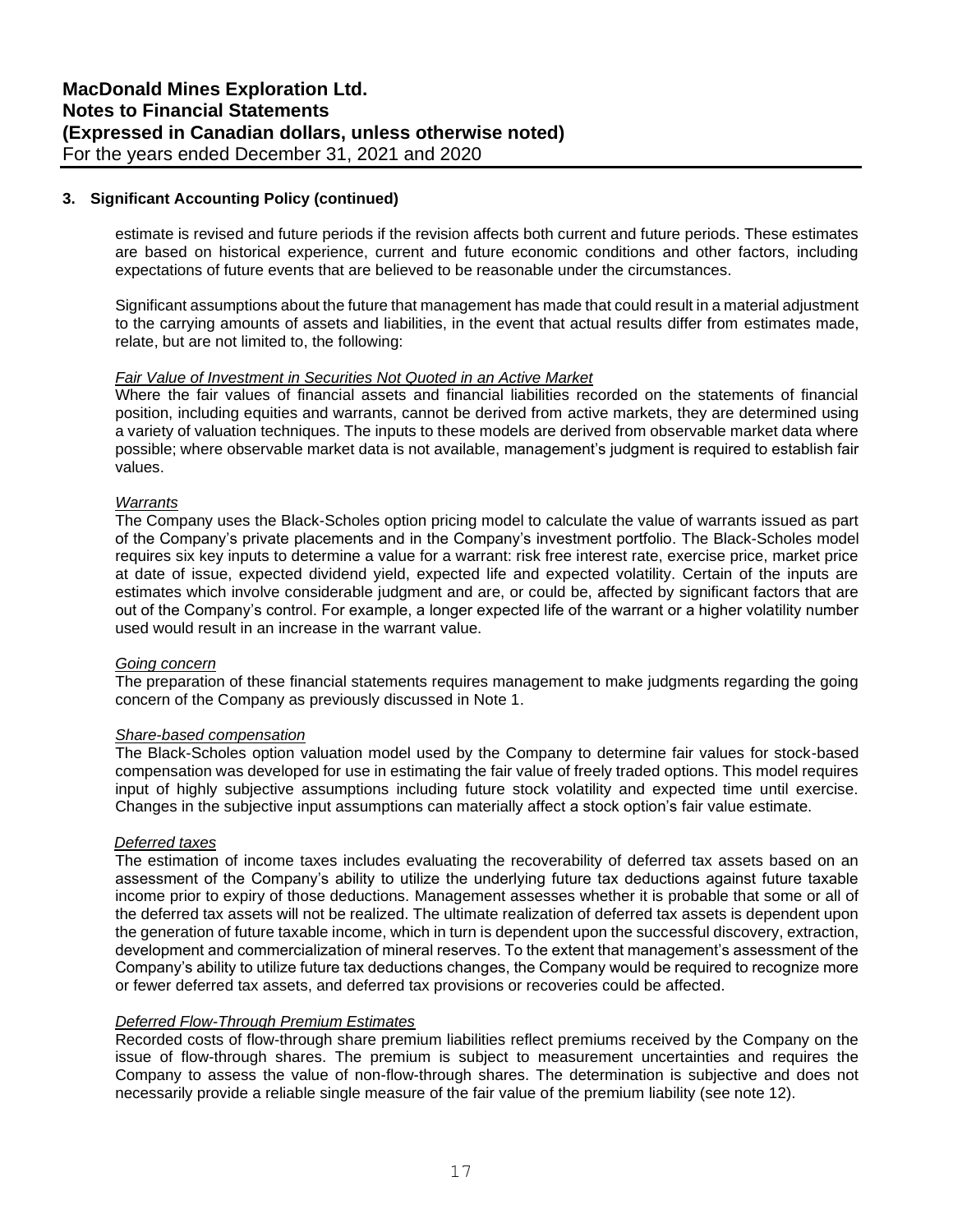#### **r) Critical Accounting Judgements and Estimates (continued)**

#### *Provision for Flow-Through Shares*

Management estimates the probability each year for the likelihood of the provision. Changes to the probability can affect the carrying value of the provision as disclosed in Note 13.

#### *Income, value added, withholding and other taxes*

The Company is subject to income, value added, withholding and other taxes. Significant judgment is required in determining the Company's provisions for taxes. There are many transactions and calculations for which the ultimate tax determination is uncertain during the ordinary course of business. The Company recognizes liabilities for anticipated tax audit issues based on estimates of whether additional taxes will be due. The determination of the Company's income, value added, withholding and other tax liabilities requires interpretation of complex laws and regulations. The Company's interpretation of taxation law as applied to transactions and activities may not coincide with the interpretation of the tax authorities. All tax related filings are subject to government audit and potential reassessment subsequent to the end of the financial statement reporting period. Where the final tax outcome of these matters is different from the amounts that were initially recorded, such differences will impact the tax related accruals and deferred income tax provisions in the period in which such a determination is made.

#### **4. Capital Management**

The Company manages its capital structure and makes adjustments to it, based on the funds available to the Company, in order to support the acquisition and exploration of mineral properties. The Company's Board of Directors does not establish quantitative return on capital criteria for management, but rather relies on the expertise of the Company's management to sustain future development of the business. The Company defines its capital to comprise its shareholders' equity, specifically its capital stock, warrant reserve, contributed surplus and accumulated deficit. The properties in which the Company currently has an interest are in the early exploration stage; as such the Company is dependent on external financing to fund its activities. In order to carry out the planned exploration activity and pay for administrative costs, the Company will spend its existing working capital and raise additional amounts as needed.

Management reviews its capital management approach on an ongoing basis and believes that this approach, given the relative size of the Company, is reasonable. There were no changes in the Company's approach to capital management during the years ended December 31, 2021 and 2020.

#### **5. Financial Risks Factors**

The Company's activities expose it to a variety of financial risks, including credit risk, liquidity risk and market risk (including interest rate and foreign exchange rate risk).

Risk management is carried out by the Company's management team with guidance from the Company's Audit Committee under policies approved by the Company's Board of Directors. The Board of Directors also provides regular guidance for overall risk management.

#### *Credit Risk*

Credit risk is the risk of loss associated with a counterparty's inability to fulfil its payment obligations. The Company's credit risk is primarily attributable to cash and cash equivalents. Cash and cash equivalents consist of cash on deposit with banks. Included in taxes and other receivables at December 31, 2021 is \$83,868 (December 31, 2020 - \$138,092) relating to sales taxes receivable from various Canadian governments. Management believes that the credit risk concentration with respect to its financial instruments is not significant.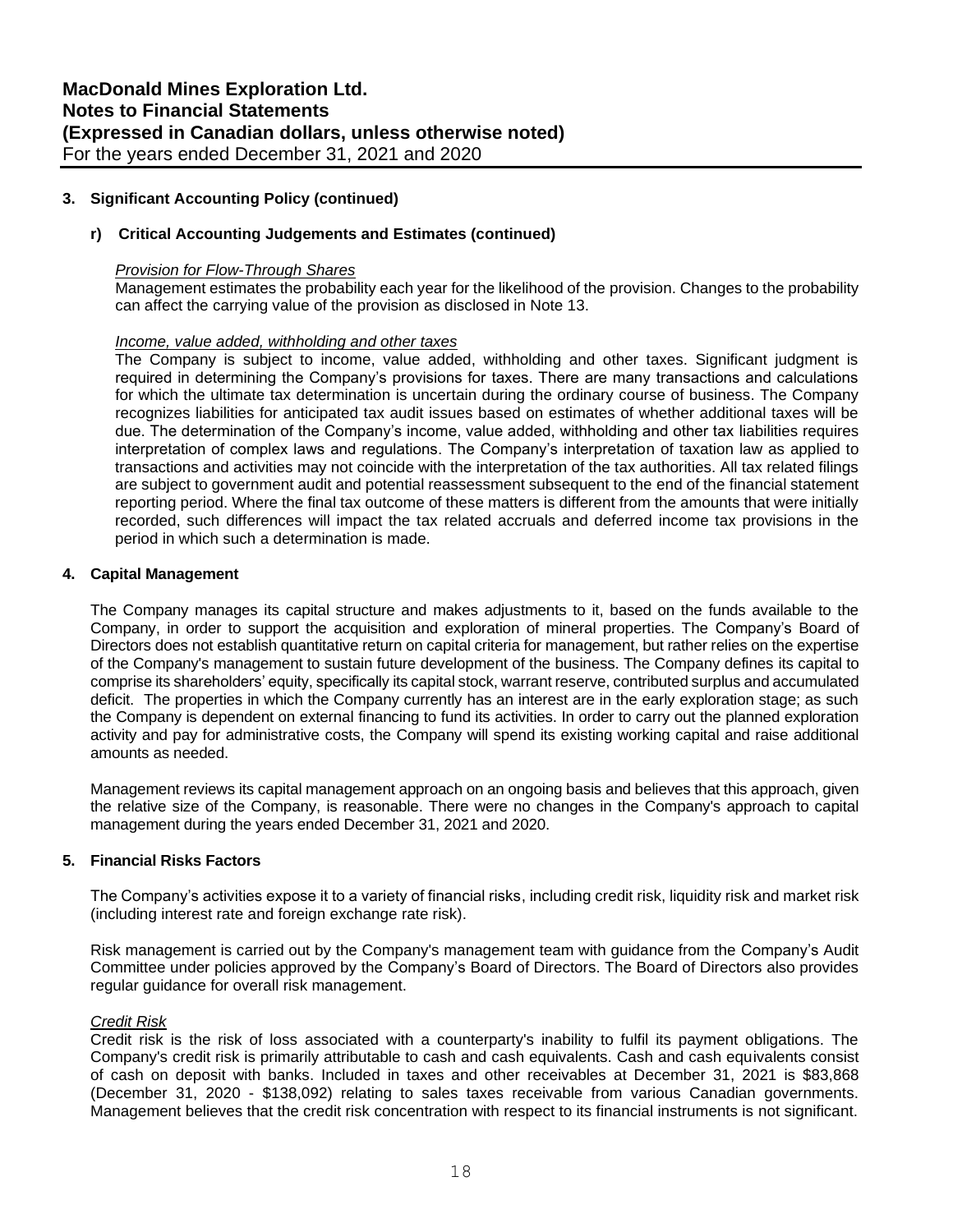### **5. Financial Risks Factors (continued)**

#### *Liquidity Risk*

The Company's liquidity risk is the risk that Company has insufficient funds to settle its contractual financial liabilities as they fall due. The Company manages this risk by ensuring sufficient funds are available as contractual cash flows become due.

As at December 31, 2021, the Company had a cash and cash equivalents balance of \$1,080,484 (December 31, 2020 - \$1,883,960), as well as marketable securities of \$66,825 (December 31, 2020 - \$768,289), to settle current liabilities of \$615,127 (December 31, 2020 - \$691,969).

While the Company has been successful in obtaining required funding in the past, there is no assurance that future financings will be available.

#### *Market Risk*

Market risk is the risk of loss that might arise from changes in market factors such as interest rates, foreign exchange rates, and commodity and equity prices.

i) Interest Rate Risk:

Interest rate risk is the risk that the fair value or future cash flows of a financial instrument will fluctuate due to changes in market interest rates. The Company is exposed to limited interest rate risk, as it only holds cash and cash equivalents and does not have any interest-bearing debt.

#### ii) Foreign Currency Risk:

The Company holds a bank account denominated in United States dollars and is subject to risk of fluctuations in the exchange rate of the United States dollar against the Canadian dollar. As at December 31, 2021 and December 31, 2020, the Company had a minimal balance in its US bank account; therefore, the impact of any change in the United States dollar against the Canadian dollar would be insignificant.

#### **6. Cash and Cash Equivalents**

Cash and cash equivalents consist of:

|                  | <b>December 31, 2021</b> | December 31, 2020 |
|------------------|--------------------------|-------------------|
|                  |                          |                   |
| Cash deposits    | 1,050,484                | 1,853,960         |
| Cash equivalents | 30,000                   | 30,000            |
|                  | 1,080,484                | 1,883,960         |

#### **7. Taxes and other receivables**

|                        | <b>December 31, 2021</b> | December 31, 2020 |
|------------------------|--------------------------|-------------------|
|                        |                          |                   |
| Taxes recoverable      | 83.868                   | 138,092           |
| Due from related party |                          | 31,420            |
|                        | 83,868                   | 169.512           |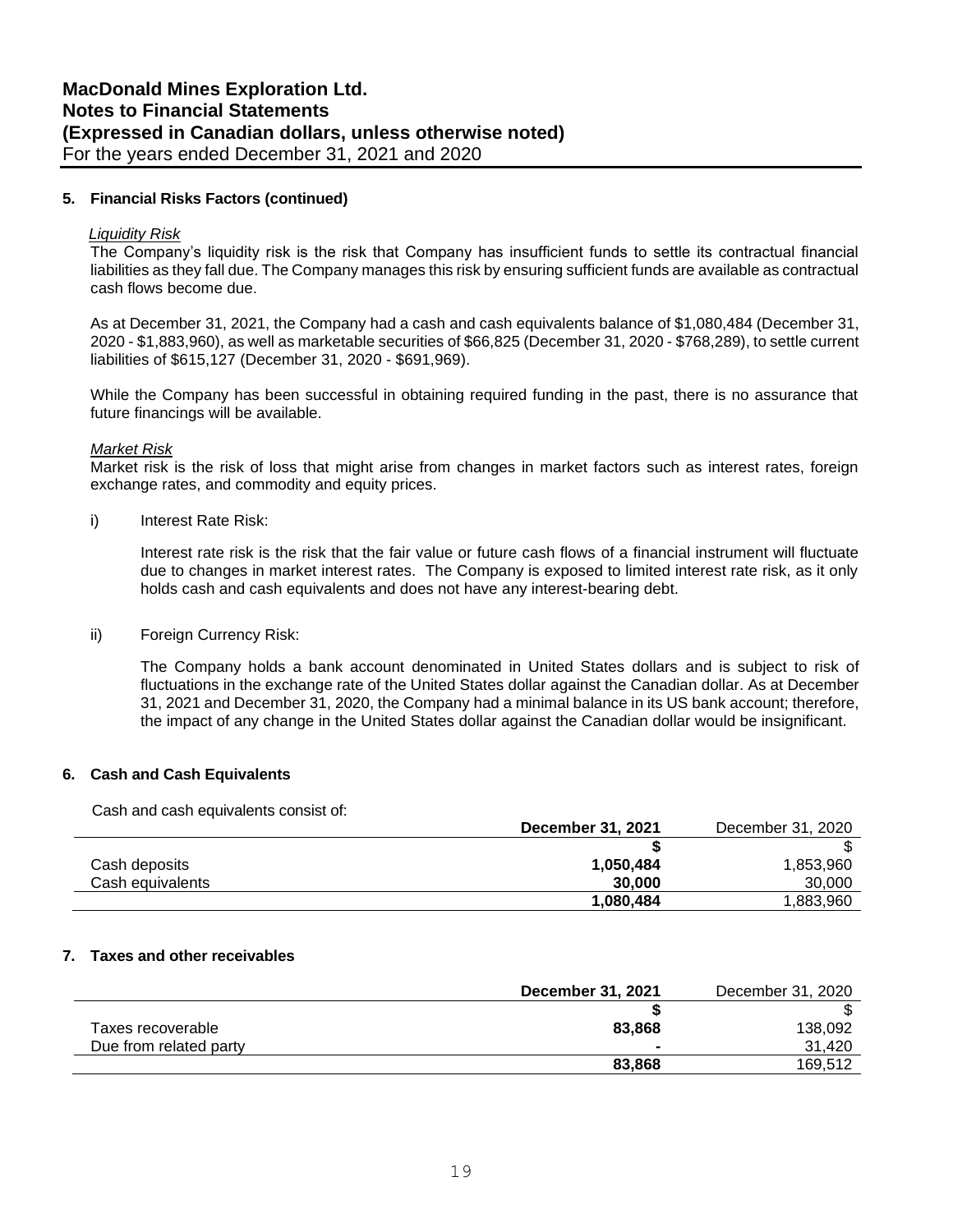# **8. Equipment**

The following tables summarize the Company's equipment carrying values:

|                              |         | <b>Accumulated</b>  | Carrying |
|------------------------------|---------|---------------------|----------|
| <b>December 30, 2021</b>     | Cost    | <b>Depreciation</b> | Value    |
|                              |         |                     |          |
| <b>Exploration equipment</b> | 124.658 | (92, 419)           | 32,239   |
| Vehicles                     | 79.863  | (63,790)            | 16,073   |
|                              | 204,521 | (156,209)           | 48,312   |

|                              |         | Accumulated  | Carrying |
|------------------------------|---------|--------------|----------|
| December 31, 2020            | Cost    | Depreciation | Value    |
|                              |         |              |          |
| <b>Exploration equipment</b> | 83,739  | (83, 472)    | 267      |
| Vehicles                     | 79.863  | (50,660)     | 29,203   |
|                              | 163,602 | (134, 132)   | 29,470   |

# **9. Leases**

# **a) Right-of-Use Asset**

| Balance, January 1, 2020   |           |
|----------------------------|-----------|
| Additions                  | 45,398    |
| Depreciation for the year  | (3,850)   |
| Balance, December 31, 2020 | 41,548    |
| Depreciation for the year  | (5,589)   |
| Disposal                   | (35, 959) |
| Balance, December 31, 2021 |           |

During the year ended December 31, 2021, the Company disposed of its right-of-use asset resulting in a loss on disposal of \$1,741 which was recorded in the statements of loss and comprehensive loss. The Company's lease contract was for exploration equipment.

# **b) Lease Obligation**

| Balance, December 31, 2019                                    |          |
|---------------------------------------------------------------|----------|
| Additions                                                     | 41.414   |
| Lease payments                                                | (1,991)  |
| Interest expense                                              | 215      |
| Balance, December 31, 2020                                    | 39,638   |
| Lease payments                                                | (5, 975) |
| Interest expense                                              | 554      |
| Lease obligation settlement on disposal of right-of-use asset | (34,217) |
| Balance, December 31, 2021                                    |          |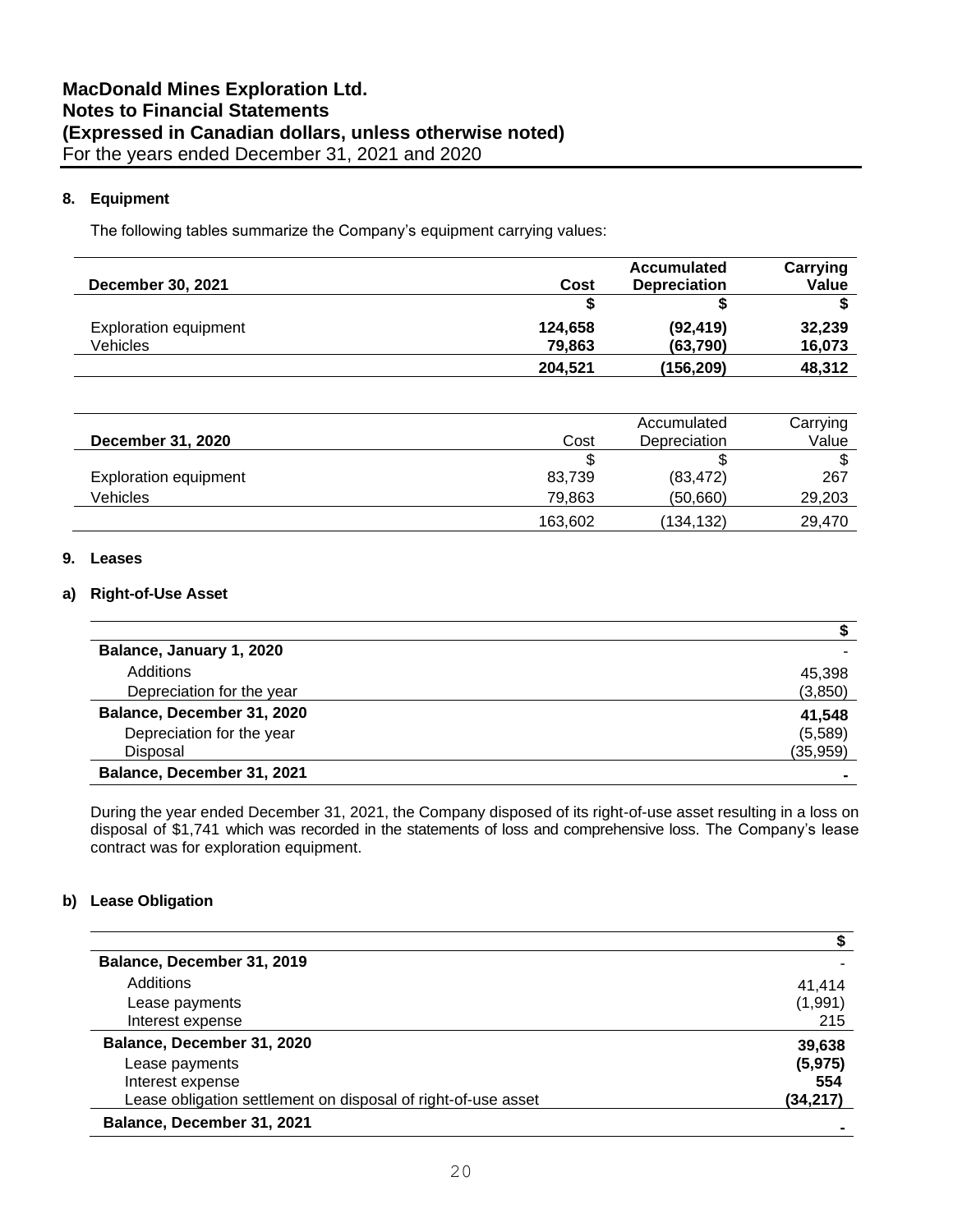# **9. Leases (continued)**

The Company calculated the lease obligation based on the net present value of the future lease payments. The obligation was calculated using an incremental borrowing rate of 5.95%.

#### **10. Mineral Properties**

The Company has ownership interests in the one exploration project, namely the Scadding-Powerline-Jovan ("SPJ") project.

The following table summarizes the cumulative exploration and evaluation expenditures the Company has incurred on the SPJ project:

| Balance, December 31, 2019                            | 3,953,569 |
|-------------------------------------------------------|-----------|
| Exploration expenditures & property acquisition costs | 3,433,012 |
| Balance, December 31, 2020                            | 7,386,581 |
| Exploration expenditures & property acquisition costs | 2,252,049 |
| Balance, December 31, 2021                            | 9,638,630 |

#### a) Scadding-Powerline-Jovan Property

The SPJ property consists of the Scadding, Powerline, Jovan, Blueberry, Loney and Golden Copper properties.

On April 24, 2019, the Company signed definitive agreements with both Northern Sphere Mining Corp. ("Northern Sphere") and Currie Rose Resources Inc. ("Currie Rose") to purchase a 100% interest in the leases comprising the Scadding Mine, as well as additional mineral claims that surround the permitted Scadding Mine site (collectively, the "Scadding Mine"), which is located in Scadding Township near the Wanapitei – Ashigami Lakes district, 40 kilometres east of Sudbury, Ontario. The site was initially mined by Northgate Exploration in the 1980's.

To acquire Northern Sphere's 51% interest in the Scadding Mine and a 100% interest in the surrounding claims, the Company satisfied the following conditions:

- issued 10,000,000 of the Company's common shares upon transfer of title (the shares were issued on September 10, 2019, with a fair value of \$900,000;
- made a \$100,000 cash payment (this was paid on the signing of definitive agreements); and
- incurred \$300,000 in eligible exploration expenditures in the 12-month period following acquisition of the Scadding Mine.

The agreement with Northern Sphere is subject to both a standstill clause and voting requirements.

To acquire Currie Rose's 49% interest in the Scadding Mine, the Company satisfied the following conditions:

- issued 8,000,000 of the Company's common shares (the shares were issued on September 4, 2019, with a fair value of \$640,000;
- made a \$50,000 cash payment on transfer of title (this was paid on the signing of definitive agreements); and
- **•** incurred \$1.5M of eligible exploration expenditures on the leases partially comprising the Scadding Mine within a three-year period following acquisition.

As part of the agreement, Currie Rose retains a 3% Net Smelter Return ("NSR") on the property. Upon reaching commercial production, the Company agrees to pay Currie Rose \$2,000,000 in exchange for a reduction of the NSR to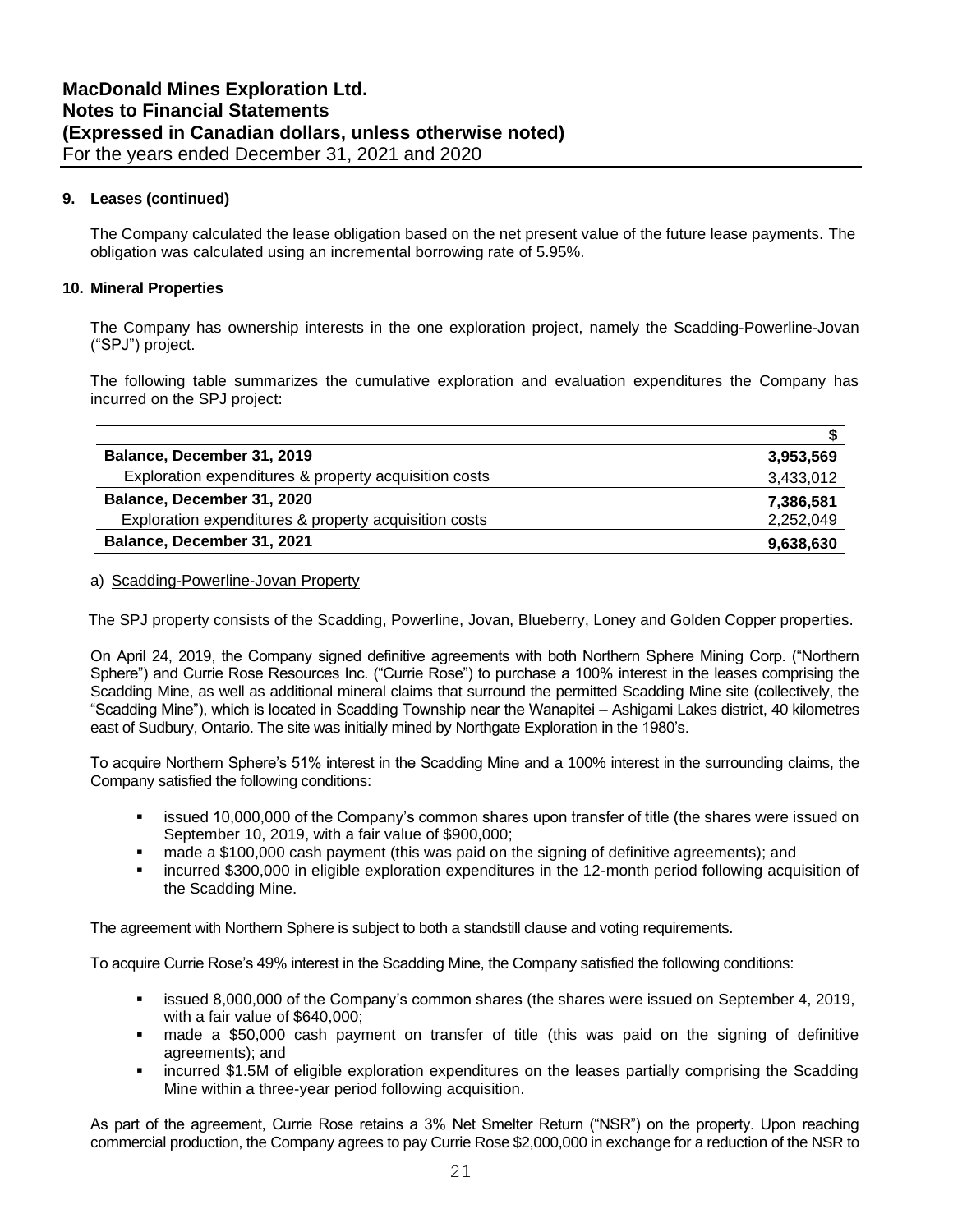# **10. Mineral Properties (continued)**

2.5%. An additional 1% of the NSR can be bought back for \$1,000,000. 514 Finance Inc. acted as an arms-length advisor for this transaction and the Company issued 2,000,000 common shares for its services. The fair value of the shares issued was \$160,000.

On July 9, 2019, the Company entered into an agreement with Blueberry Cobalt Project Corp. to purchase a 100% interest in certain claims located in Greater Sudbury, Ontario. In consideration for the purchase of the mining claims the Company paid \$50,000 in cash and issued 3,000,000 common shares. The fair value of the shares issued was \$150,000.

On September 2, 2019, the Company entered into an agreement with Klondike Bay Resources (Loney Property) to acquire a 100% interest in 151 claims in the Wanapitei Lake area, 33 kilometres northeast of Sudbury, Ontario. The terms of the purchase agreement require the following payments:

- \$20,000 and 200,000 shares on the signing of the definitive agreement (the cash was paid on signing the agreement, while the Company issued 200,000 common shares on November 8, 2019). The fair value of the shares issued was \$20,000.
- \$30,000 and 300,000 shares on or before first anniversary of agreement (the shares were issued on September 30, 2020 with a fair value of \$33,000, while the cash payment of \$30,000 was made on November 3, 2020); and
- \$30,000 and 250,000 shares on or before the second anniversary of the agreement (the shares were issued on September 17, 2021, with a fair value of \$12,500, while the cash payment of \$30,000 was made on September 24, 2021).

On October 2, 2019, the Company entered into an agreement with Golden Copper Corp. to purchase a 100% interest in 38 mining claims located 35 kilometres from downtown Sudbury, Ontario. The Company made a cash payment of \$5,000 upon signing the definitive agreements. On November 8, 2019, the Company issued 1,875,000 common shares. The fair value of the shares issued was \$187,500.

On July 18, 2018, the Company announced it acquired an option to earn 100% interests in the Jovan and Powerline properties. The purchase price was structured to be payable over a three-year period and included cash payments totalling \$225,000, the issuance of commons shares valued at \$180,000 and the commitment to spend up to \$800,000 in exploration activities. The Company made a cash payment of \$37,500 upon signing the definitive agreements. On October 5, 2018, the Company issued 500,000 common shares with a fair value of \$20,000 pursuant to the definitive agreement. On August 14, 2019, in accordance with agreement, the Company issued 800,000 common shares with a fair value of \$40,000 and paid \$45,500 in cash. On August 6, 2020, the Company made a cash payment of \$66,000 and on September 14, 2020, the Company issued 409,091 common shares with a fair value of \$45,000 in accordance with the agreement. On July 15, 2021, the Company made a cash payment of \$26,000 and as at December 31, 2021, the Company had an accrued amount of \$50,000 for the remaining balance owing which was paid subsequent to the year end.

On February 15, 2021, the Company entered into an agreement to acquire a 100% interest in four claims (the "Claims") located on the Jovan property. This acquisition added 36 hectares to the Company's land position. Total consideration for the purchase of the mining claims was \$150,000, of which \$75,000 was paid in cash on the signing of the agreement and \$75,000 was paid in common shares of the Company based on the previous 5-day VWAP. In total 1,071,429 common shares were issued on April 21, 2021, with a fair value of \$0.07 each.

#### b) Holdsworth Project

On December 7, 2016 (the "Effective Date"), the Company entered into an Option and Joint Venture ("JV") agreement ("the Option Agreement") with Noble to advance exploration on Noble's Wawa-Holdsworth Gold and Silver Project (the "Holdsworth Project"), located 25 kilometres northeast of Wawa, Ontario.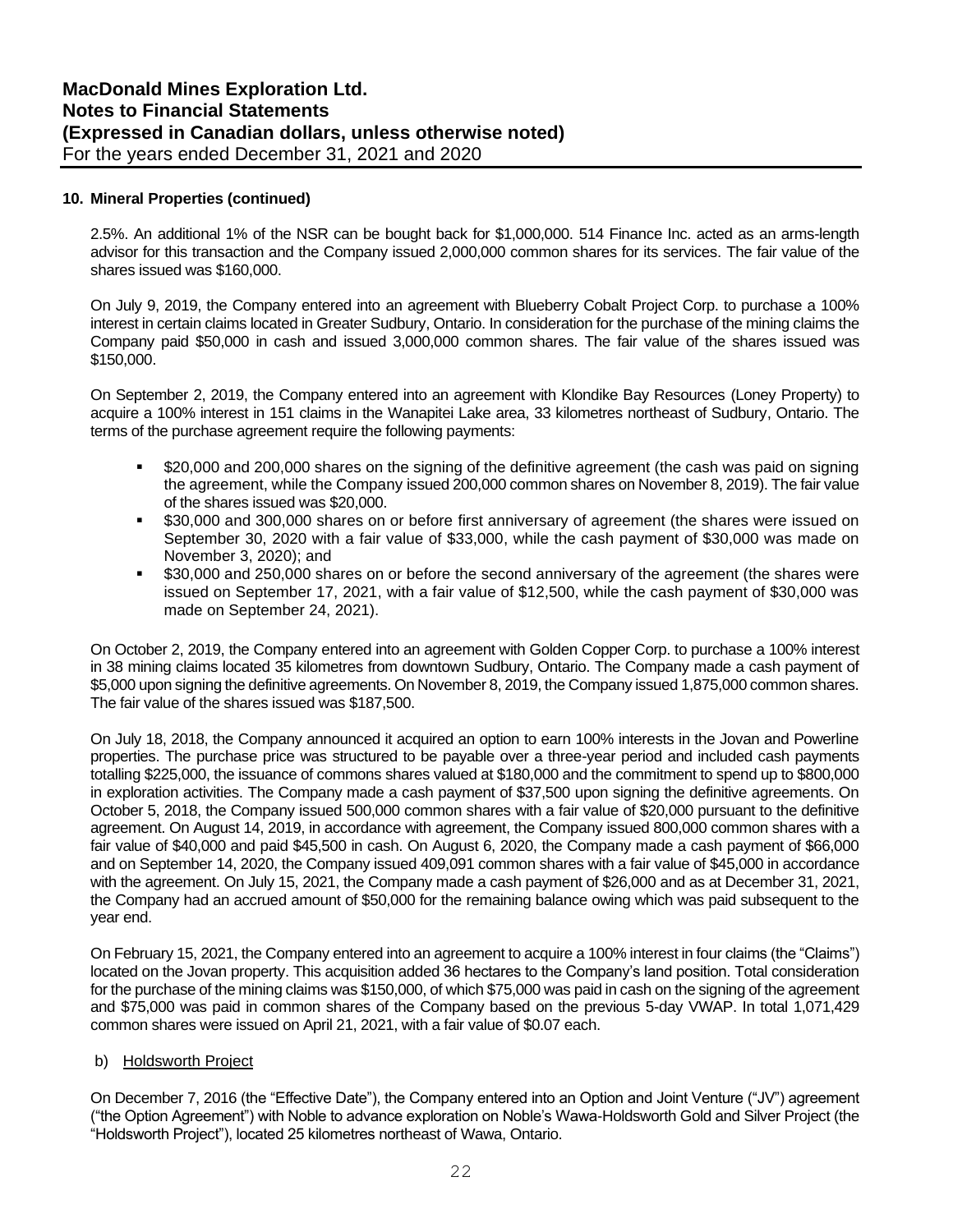# **10. Mineral Properties (continued)**

Subject to the terms and conditions of the Option Agreement, the Company had the right to earn up to an undivided 75% interest in the Project, comprising of a first option to earn a 51% base interest (the "Base Interest") and a second option to earn an additional 24% interest. The property covers 18 contiguous patented mining claims covering approximately 285 hectares.

To earn an initial 51% undivided interest in the Holdsworth Project, the Company issued 2,500,000 of its common shares and 2,500,000 share purchase warrants to Noble and had to incur a minimum of \$1,200,000 in expenditures in the 18-month period following the Effective Date. The share purchase warrants had an exercise price of \$0.15 and expired 3 years from the date of issue. The Company issued the common shares and share purchase warrants on January 12, 2017. To earn the additional 24% undivided interest, the Company was to incur a further \$1,000,000 of expenditures on or before the second anniversary of the date the 51% interest is exercised and the Base Interest is earned and make a payment of \$100,000 to Noble.

On May 3, 2017, the Option Agreement was replaced with a purchase agreement whereby the Company agreed to acquire the Holdsworth Project from Noble (the "Purchase Agreement"). The purchase price comprised the following: (i) 5,500,000 units of the Company; (ii) the granting of a 1.5% net smelter return royalty in favour of Noble; and (iii) the payment of the equivalent of 5,000 ounces of gold once a mineral reserve or resource had been identified compliant with National Instrument 43-101 guidelines. Each unit comprised one common share and one share purchase warrant of the Company, with each share purchase warrant having an exercise price of \$0.30 and a 3-year term from the date of issue. The Purchase Agreement supersedes the Option Agreement. Payment of the 5,500,000 units was to be issued in tranches to ensure Noble's shareholdings in the Company did not exceed 9.9%.

On October 25, 2018, the Company announced that it had elected to cease any further work at its Holdsworth Project and rather focus its efforts on the Jovan and Powerline properties. The remaining units will no longer be issued under the Purchase Agreement. In total, the Company issued 5,225,000 units to Noble under the Purchase Agreement.

On August 24, 2020, the Company entered into an agreement with Noble to sell all of its interest in the Holdsworth Project back to Nobel. As consideration for the property, Noble issued to the Company 4,000,000 common shares of Noble, as well as 2,000,000 warrants which expire 3 years after issuance and are exercisable at \$0.15 per common

share of Noble. The fair value of the common shares received on August 24, 2020 was \$0.09 per share, equal to Noble's closing price on the TSX on that date, while the fair value of the warrants received was determined using the Black-Scholes model to be \$0.06 each. The fair value of the total consideration received was \$481,419, which was recorded as other income in the statements of loss and comprehensive loss.

#### c) Charlevoix-Silica Property

On November 18, 2016, the Company entered into a purchase agreement with 9019-5504 Quebec Inc. to acquire a 100% interest in certain mining claims located in the Province of Quebec known as the Charlevoix-Silica Property. In consideration for the purchase of the mining claims, the Company issued 9,000,000 common shares on January 12, 2017 valued at \$0.07 per share, for a total fair value of \$630,000.

On February 16, 2021, the Company entered into an agreement with Quebec Silica to sell all of its interest in the Charlevoix-Silica Property. As consideration for the property, Quebec Silica issued to the Company 1,000,000 of its common shares. The fair value of the common shares received was \$0.05 per share, determined using Quebec Silica's share price for its most recent financing prior to the transaction, for a total fair value received of \$50,000. This was recorded as other income in the statements of loss and comprehensive loss.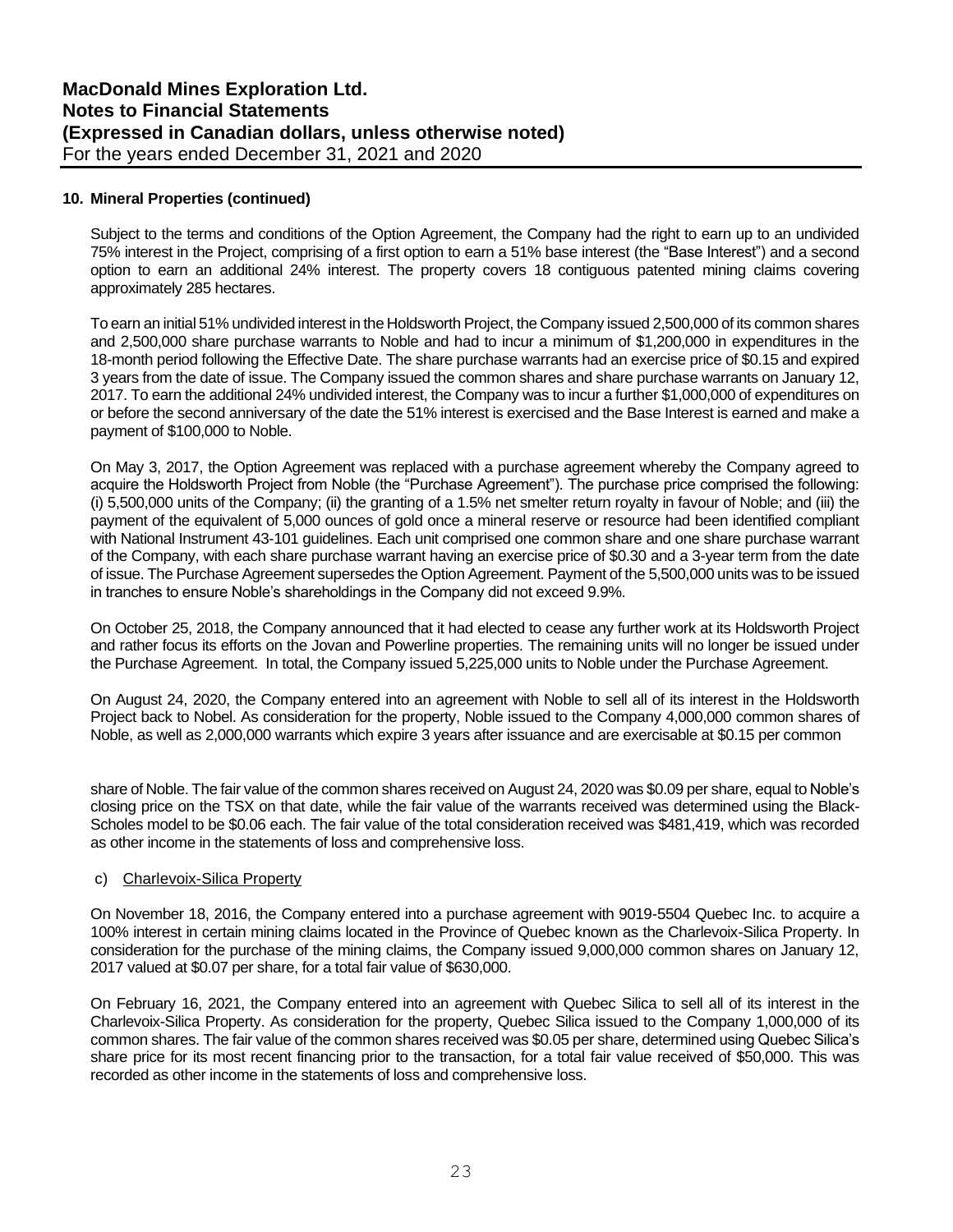### **10. Mineral Properties (continued)**

### d) McFaulds Lake and Area Properties

The Company had held property in this region of Northern Ontario since 2004. During the year ended December 31, 2020, the Company sold its remaining interests in the McFaulds Lake and area properties to Juno, a private company. As consideration for the properties, the Company received \$55,000 in cash and 500,000 common shares in the capital of Juno. The fair value of the common shares received was \$0.20 per share, determined using Juno's share price for its most recent financing prior to the transaction. The fair value of the shares received was valued at \$100,000 and the total consideration received of \$155,000 was recorded as other income in the statements of loss and comprehensive loss. On January 22, 2021, the Company sold all of its shares in Juno to various third parties for a total sum of \$185,000 representing a price of \$0.37 per common share. This resulted in a loss of \$115,000 and was recorded as part of the net gain on marketable and other securities in the statements of loss and comprehensive loss.

#### **11. Accounts Payable and Accrued Liabilities**

|                     | <b>December 31, 2021</b> | December 31, 2020 |
|---------------------|--------------------------|-------------------|
|                     |                          |                   |
| Accounts payable    | 285.229                  | 323.428           |
| Accrued liabilities | 105.966                  | 128,702           |
|                     | 391,195                  | 452,130           |

#### **12. Deferred Premium on Flow-Through Shares**

The premium paid for flow-through shares in excess of the market value of the shares without the flow-through features is initially recognized as a liability. The liability is subsequently reduced and recorded in the statements of loss and comprehensive loss on a pro-rata basis based on the corresponding eligible expenditures that have been incurred when it is the Company's intention to file the appropriate renunciation forms with the Canadian taxation authorities. The following table sets out the changes to the deferred premium balances:

|                              | 2021 F/T                 | 2020 F/T      |           |
|------------------------------|--------------------------|---------------|-----------|
|                              | <b>Series</b>            | <b>Series</b> | Total     |
| Balance, January 1, 2020     | $\overline{\phantom{a}}$ | 42.822        | 42,822    |
| Decrease of deferred premium | ۰                        | (42, 822)     | (42, 822) |
| Balance, December 31, 2020   | $\blacksquare$           |               |           |
| Balance, December 31, 2021   | $\blacksquare$           |               |           |

#### **13. Provision for Flow-Through Shares**

During the year ended December 31, 2015, the Company underwent an audit conducted by the Canada Revenue Agency ("CRA") for the calendar years 2010 to 2013. As a result of the audit, CRA adjusted the amount of qualifying expenditures that were renounced to subscribers aggregating approximately \$2,500,000. The Company did not appeal the adjustment resulting in the subscribers being reassessed tax payable for calendar years 2010-2013 for which the Company was ultimately responsible. In addition, CRA assessed additional Part XII.6 tax of \$255,043 to the Company in connection with the shortfall, which was paid in January 2017.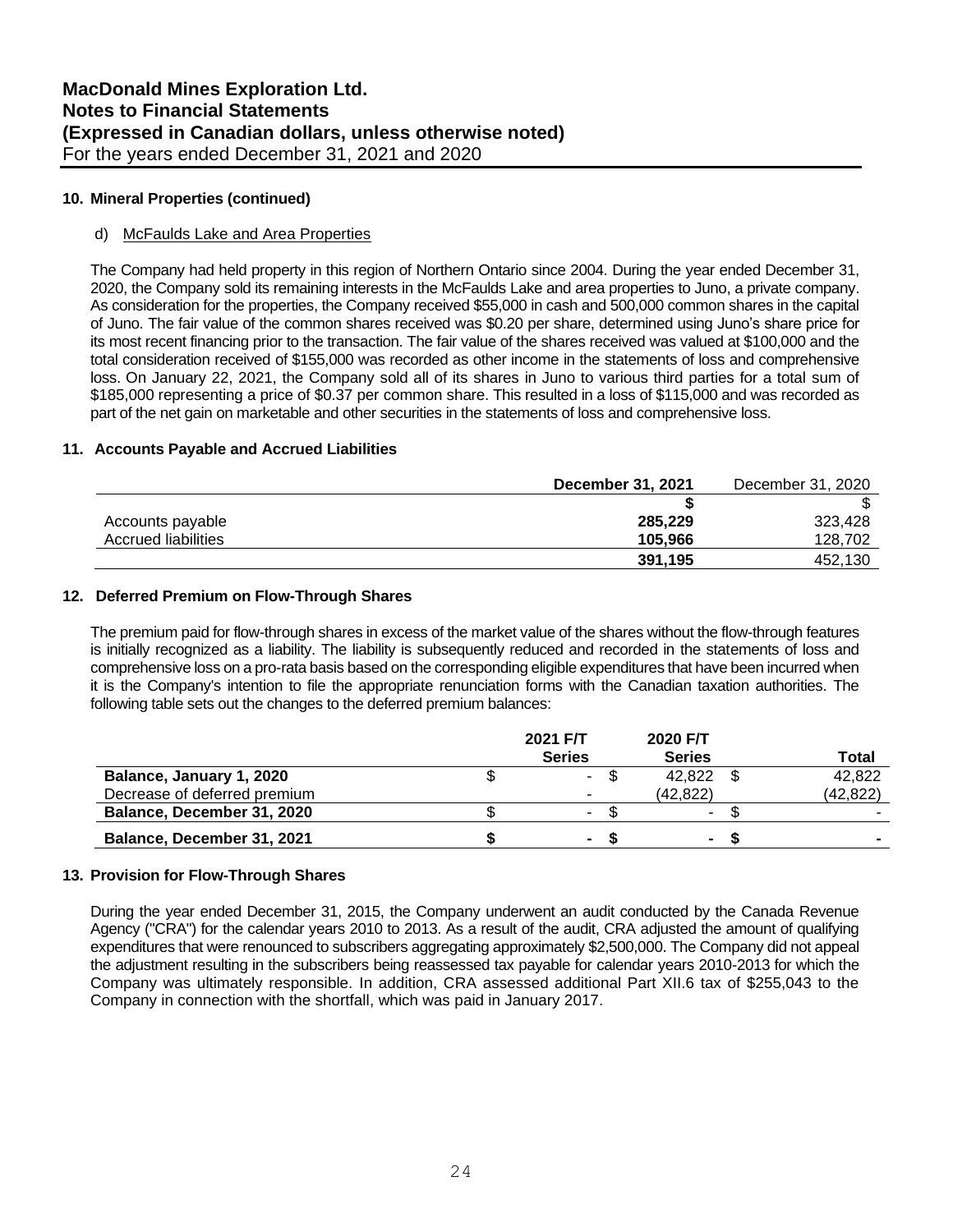# **13. Provision for Flow-Through Shares (continued)**

At December 31, 2021, there is a provision of \$200,891 (December 31, 2020 - \$217,698) representing the estimated amount of repayments to subscribers, related to the 2010-2013 shortfalls in flow-through eligible exploration expenditures, that the Company currently expects to incur. During the year ended December 30, 2021, the Company made cash payments of \$16,807 (2020 - \$44,833) to settle obligations to subscribers. During the year ended December 31, 2020, the Company reduced its estimate of the amount of provision ultimately payable, recording a recovery of \$716,875 against the amount previously accrued.

# **14. Marketable and Other Securities**

As at December 31, 2021, the Company's marketable securities were valued at \$212,811 (December 31, 2020 - \$768,289) and included:

- Noble Mineral Exploration Inc. ("Noble") warrants held that are measured using the Black-Scholes model and classified as Level 2 (see Note 10(b)).
- Quebec Silica Resources Corp ("Quebec Silica") common shares held that are measured at fair value and classified as Level 1 (see Note 10(c)).

During the year ended December 31 2021, \$778,930 was received from the sale of marketable securities, comprising \$510,345 from the sale of Noble shares on the TSXV that were received from the sale of the Holdsworth property, \$185,000 from the private sale of Juno shares to third parties that were received from the sale of the McFaulds Lake and area properties and \$83,585 from the sale of Quebec Silica shares that were received from the sale of the Charlevoix-Silica Property (see note 10(c)). The Company recorded a net gain on marketable and other securities in the statements of loss and comprehensive loss.

#### **15. Related Party Transactions and Balances**

Key management personnel are those persons having authority and responsibility for planning, directing and controlling the activities of the Company. Key management personnel include the Board of Directors and the executive management team, which comprises: (i) the President and Chief Executive Office; and (ii) the Chief Financial Officer.

Compensation for key management personnel of the Company for the year ended December 31, 2021 and 2020 was as follows:

|                      | 2021    | 2020    |
|----------------------|---------|---------|
|                      |         |         |
| Short-term benefits  | 286,000 | 275,669 |
| Share-based payments | 195,971 | 472,363 |
|                      | 481.971 | 748,032 |

At December 31, 2021, included in accounts payable and accrued liabilities is an amount of \$23,440 (December 31, 2020 – included in taxes and other receivables - \$31,420) related to exploration and general and administrative charges to/from a company under common management and an amount of \$2,014 (December 31,2020 - \$61,341) owing to previous CEO of the Company.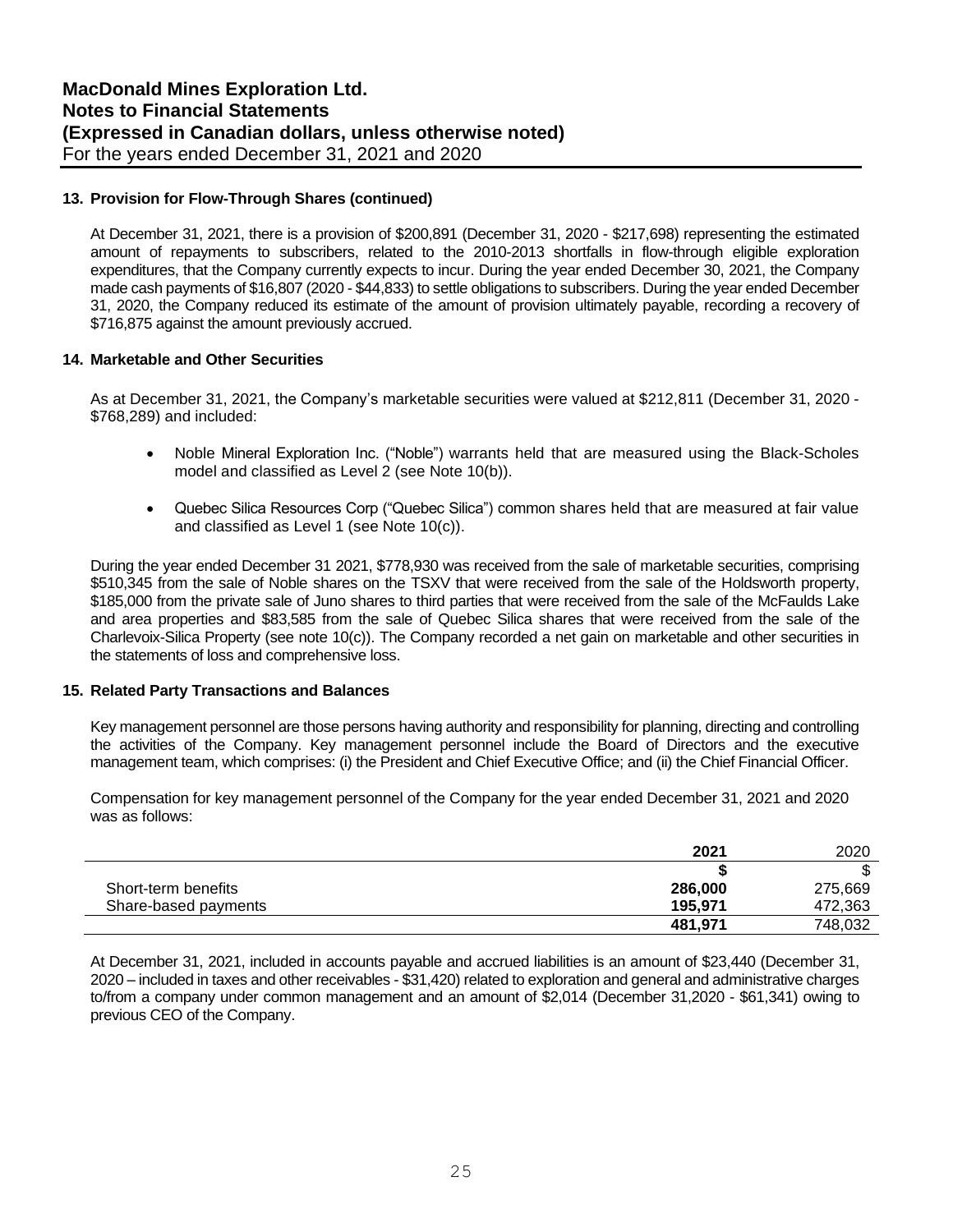# **16. Shareholders' Equity**

# **a) Share Capital**

The Company's authorized share capital includes an unlimited number of Class "A" common shares having no par value. At December 31, 2021, 257,463,516 common shares (December 31, 2020 – 213,294,290) were issued and outstanding. Please refer to the statements of changes in shareholders' equity for movements in share capital during the years ended December 31, 2021 and 2020.

On April 21, 2020, the Company closed a non-brokered private placement financing for gross proceeds of \$994,781. The Company issued 7,388,480 units at a price of \$0.065 per unit and 7,350,428 flow-through common shares at a price of \$0.07 per common share. Each unit consisted of one common share and one-half of one common share purchase warrant exercisable for a period of two years at an exercise price of \$0.10 per warrant. As part of the financing the Company paid \$65,242 cash commission and issued 396,217 finders shares valued at \$27,735. The fair value of the warrants issued under the financing was \$0.06 per warrant (see Note 16(c)).

On August 5, 2020, the Company closed a non-brokered private placement offering for total gross proceeds of \$4,245,850 consisting of: (i) 9,332,223 "charity flow-through" units at a price of \$0.135 each; and (ii) 29,860,000 "flowthrough" units at a price of \$0.10 each. Each unit was comprised of one common share and one-half of one common share purchase warrant. Each warrant shall be exercisable to acquire one common share at a price of \$0.20 for a period of 24 months from the closing of the offering. If the closing price of the common shares is at a price equal to or greater than \$0.35 for a period of 10 consecutive trading days, the Company will have the right to accelerate the expiry date of the warrants by giving notice, via a news release, to the holders of the warrants that the warrants will expire on the date that is 30 days after the issuance of said news release. As part of the financing the Company paid \$270,540 cash commission and issued 2,301,756 broker warrants. The fair value of the warrants issued under the charity flow-through financing and the flow-through financing was \$0.09 per warrant (see Note 16(c)).

On September 14, 2020, the Company issued 409,091 common shares in relation to the Jovan-Powerline property agreement. The fair value of the shares issued was \$45,000 (see Note 10(a)).

On September 30, 2020, the Company issued 300,000 common shares in relation to the Loney property agreement. The fair value of the shares issued was \$30,000 (see Note 10(a)).

On April 21, 2021, the Company issued 1,071,429 common shares in relation to the acquisition of a 100% interest in four claims located on the Jovan property (see Note 10(a)). The fair value of the shares issued was \$75,000.

On September 17, 2021, the Company issued 250,000 common shares in relation to the Loney property agreement. The fair value of the shares issued was \$12,500 (see Note 10(a)).

On November 9, 2021, the Company closed the first tranche of a non-brokered private placement offering for gross proceeds of \$1,418,650.87 consisting of: (i) 18,947,797 "flow-through" units at a price of \$0.045 each, and (ii) 14,150,000 non flow-through units at a price of \$0.04 each. Each flow-through and non flow-through unit is comprised of one common share and one-half of one share purchase warrant. Each warrant is exercisable to acquire one common share at a price of \$0.07 for a period of 24 months from the closing of the offering. The fair value of the warrants issued under this tranche was \$0.015 per flow-through warrant and \$0.0135 per non flow-through warrant totaling \$240,912(see Note 16(c)).

On November 15, 2021, the Company closed the second tranche of a non-brokered private placement offering for gross proceeds of \$393,500 consisting of: (i) 700,000 "flow-through" units at a price of \$0.045 each, and (ii) 9,050,000 non flow-through units at a price of \$0.04 each. Each flow-through unit and non flow-through unit is comprised of one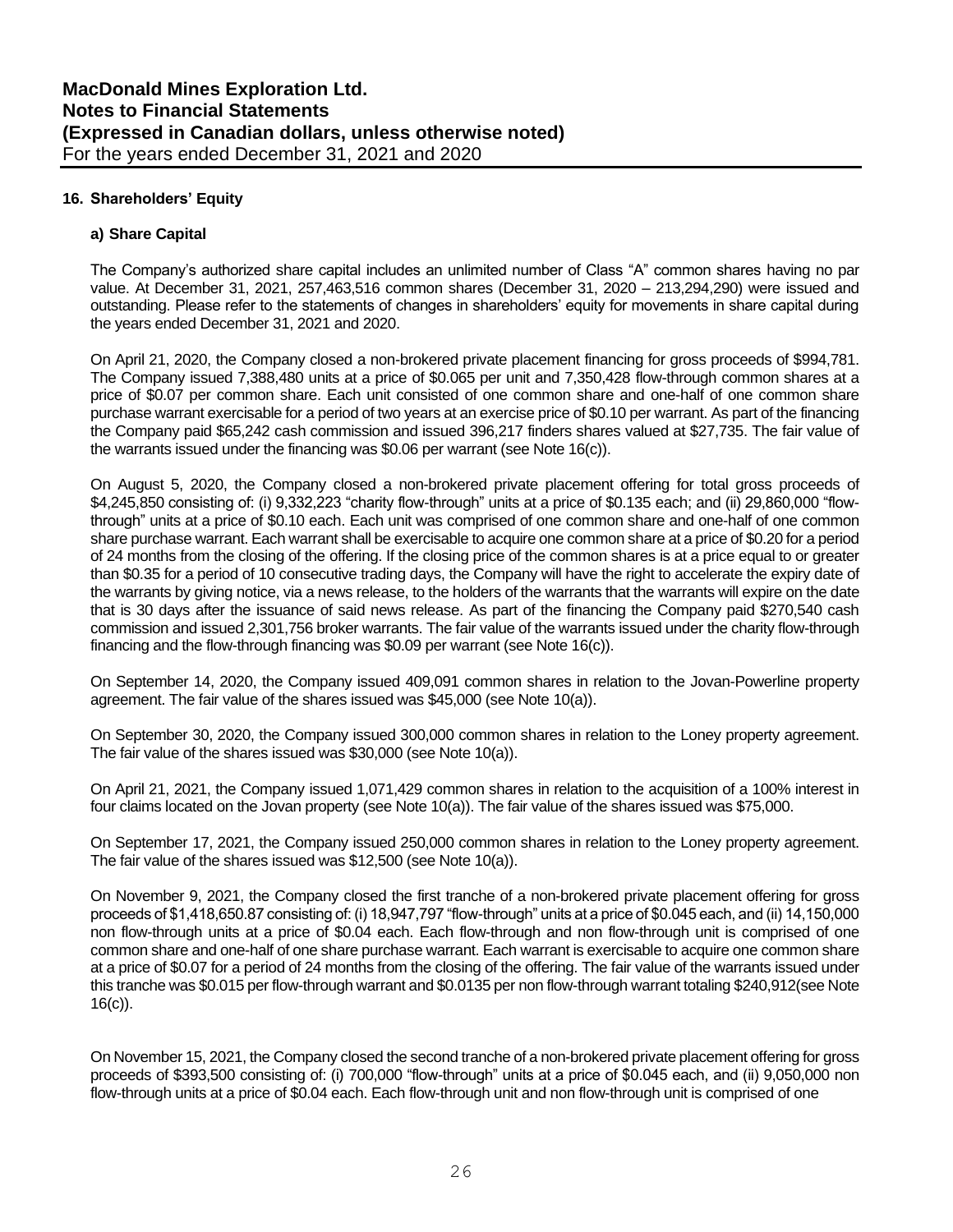### **16. Shareholders' Equity (continued)**

### **a**) **Share Capital (continued)**

common share and one-half of one share purchase warrant. Each warrant is exercisable to acquire one common share at a price of \$0.07 for a period of 24 months from the closing of the offering. The fair value of the warrants issued under this tranche was \$0.015 per flow-through warrant and \$0.0133 per non flow-through warrant totaling \$65,629 (see Note 16(c)).

The Company paid finders' fees of \$122,752 and issued 2,895,153 compensation options to such finders under the non brokered private placement. Each compensation option entitles the holder to acquire units of the Company comprised of one common share and one half of one warrant at a price of \$0.05 per compensation option. The fair value of the compensation options issued under the financing was \$0.03 per compensation option (see Note 16(d)).

# **b) Stock Options**

The Company has a stock option plan (the "Plan") pursuant to which the Company's Board of Directors may grant incentive stock options to directors, officers, employees and consultants at the discretion of the Board of Directors. The exercise price and vesting period of any option is fixed by the Board of Directors on the date of grant in accordance with applicable stock exchange or other regulatory requirements, if applicable. The maximum aggregate number of common shares under option at any time under the Plan cannot exceed 10% of the then issued and outstanding number of common shares.

On February 18, 2020, the Company granted 4,725,000 stock options to directors, employees, officers and consultants at an exercise price of \$0.08 per common share. These five-year options vested immediately upon grant. The fair value of the stock options granted was estimated to be \$324,679 and is included in the statements of loss and comprehensive loss for the year ended December 31, 2020.

On August 21, 2020, the Company granted 4,395,560 stock options to directors, employees, officers and consultants at an exercise price of \$0.13 per common share. These five-year options vested immediately upon grant. The fair value of the stock options granted was estimated to be \$407,200 and is included in the statements of loss and comprehensive loss for the year ended December 31, 2020.

On November 25, 2021, the Company granted 7,500,000 stock options to directors, employees, officers and consultants at an exercise price of \$0.05 per common share. These five-year options vested immediately upon grant. The fair value of the stock options granted was estimated to be \$254,288 and is included in the statements of loss and comprehensive loss for the year ended December 31, 2021.

The following table summarizes stock option movements during the years ended December 31, 2021 and 2020:

|                            |                             | Weighted<br>Average             |
|----------------------------|-----------------------------|---------------------------------|
|                            | Number of<br><b>Options</b> | <b>Exercise</b><br><b>Price</b> |
|                            |                             |                                 |
| Balance, December 31, 2019 | 7,935,000                   | \$ 0.12                         |
| Granted                    | 9,120,560                   | 0.10                            |
| Cancelled/expired          | (1,675,000)                 | 0.11                            |
| Balance, December 31, 2020 | 15,380,560                  | 0.11                            |
| Granted                    | 7,500,000                   | 0.05                            |
| Cancelled/expired          | (2,805,560)                 | 0.12                            |
| Balance, December 31, 2021 | 20,075,000                  | \$0.09                          |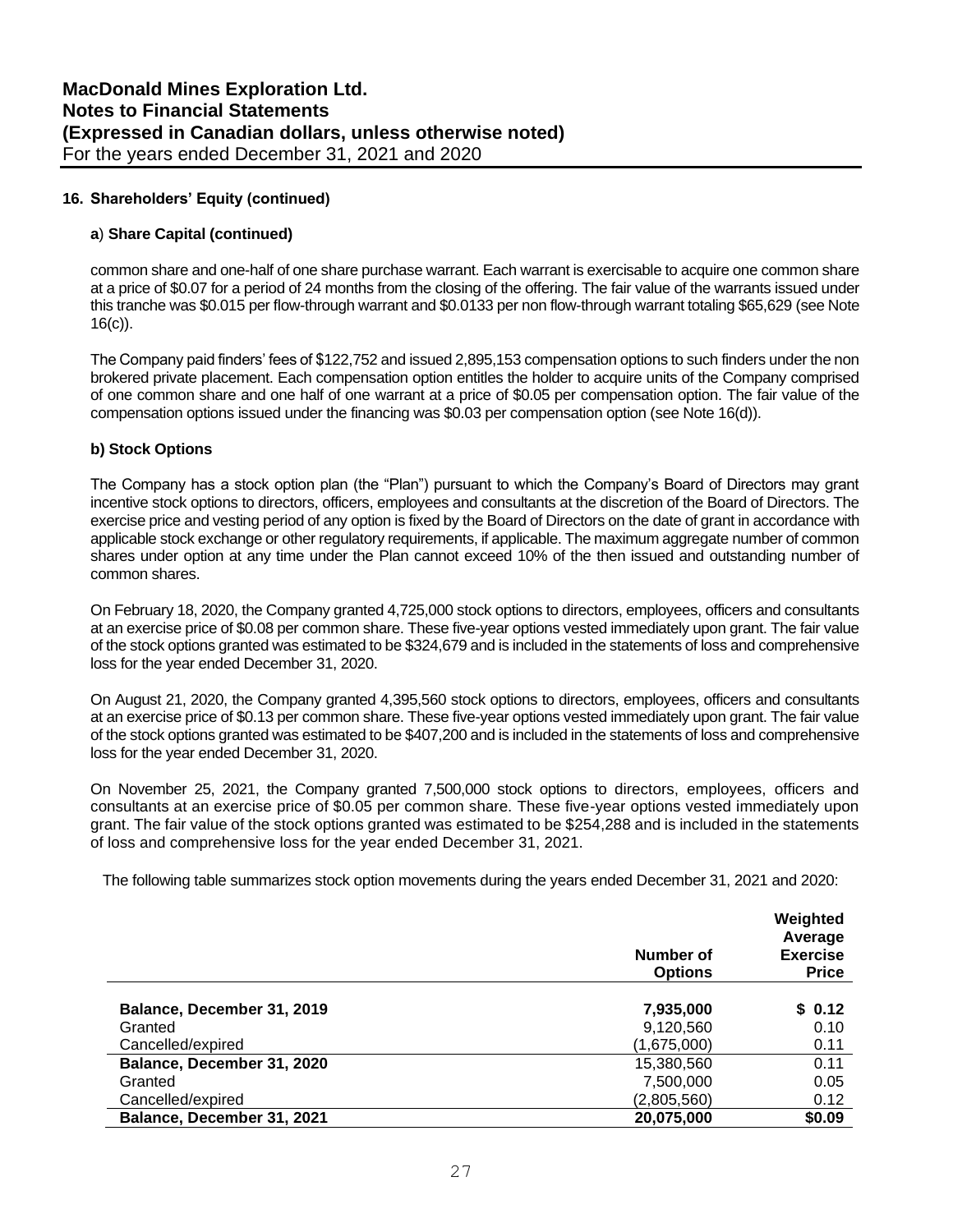### **16. Shareholders' Equity (continued)**

#### **b) Stock Options (continued)**

Outstanding stock options at December 31, 2021 were as follows:

| <b>Expiry Date</b> | Number of<br><b>Stock Options</b><br><b>Outstanding and</b><br><b>Exercisable</b> | <b>Black-Scholes</b><br>Fair |    | <b>Exercise</b><br><b>Price</b> | Remaining<br><b>Contractual Life</b><br>(Years) |
|--------------------|-----------------------------------------------------------------------------------|------------------------------|----|---------------------------------|-------------------------------------------------|
| May 22, 2022       | 1,415,000                                                                         | \$<br>266,041                | \$ | 0.18                            | 0.39                                            |
| July 18, 2023      | 1,225,000                                                                         | 73.474                       |    | 0.09                            | 1.55                                            |
| September 8, 2024  | 2,080,000                                                                         | 165,790                      |    | 0.10                            | 2.69                                            |
| February 18, 2025  | 4,330,000                                                                         | 297,537                      |    | 0.08                            | 3.10                                            |
| August 21, 2025    | 3,525,000                                                                         | 326,552                      |    | 0.13                            | 3.64                                            |
| November 25, 2026  | 7,500,000                                                                         | 254,288                      |    | 0.05                            | 4.91                                            |
|                    | 20,075,000                                                                        | 1,383,682                    | S  | 0.09                            | 3.54                                            |

The fair value of the stock options issued during the year ended December 31, 2021 and 2020 was calculated using the Black-Scholes option pricing model utilizing the following assumptions:

|                           | <b>November 25, 2021</b> | <b>February 18, 2020</b> | <b>August 21, 2020</b> |
|---------------------------|--------------------------|--------------------------|------------------------|
| Risk-free interest rate   | 1.03%                    | 1.39%                    | 0.31%                  |
| Expected stock volatility | 132%                     | 212%                     | 165%                   |
| Expected life             | 5 years                  | 5 years                  | 5 years                |
| Dividend yield            | 0%                       | 0%                       | 0%                     |

#### **c) Warrants**

The Company has issued warrants as part of equity financings. The fair value of warrants is recognized upon issuance as an equity reserve until expiration or exercise.

The following table summarizes warrant movements during the years ended December 31, 2021 and 2020:

|                             |                 | 2021            |                 | 2020            |
|-----------------------------|-----------------|-----------------|-----------------|-----------------|
|                             |                 | Weighted        |                 | Weighted        |
|                             |                 | Average         |                 | Average         |
|                             | Number of       | <b>Exercise</b> | Number of       | <b>Exercise</b> |
|                             | <b>Warrants</b> | <b>Price</b>    | <b>Warrants</b> | <b>Price</b>    |
| <b>Balance, January 1</b>   | 53,790,831      | 0.14<br>S       | 42,297,580      | 0.11<br>\$.     |
| Issued                      | 21,423,898      | 0.07            | 25,592,108      | 0.19            |
| Exercised                   |                 |                 | (2,000,000)     | 0.08            |
| Expired                     | (9,012,325)     | 0.09            | (12,098,857)    | 0.18            |
| <b>Balance, December 31</b> | 66,202,404      | \$0.13          | 53,790,831      | 0.14<br>S       |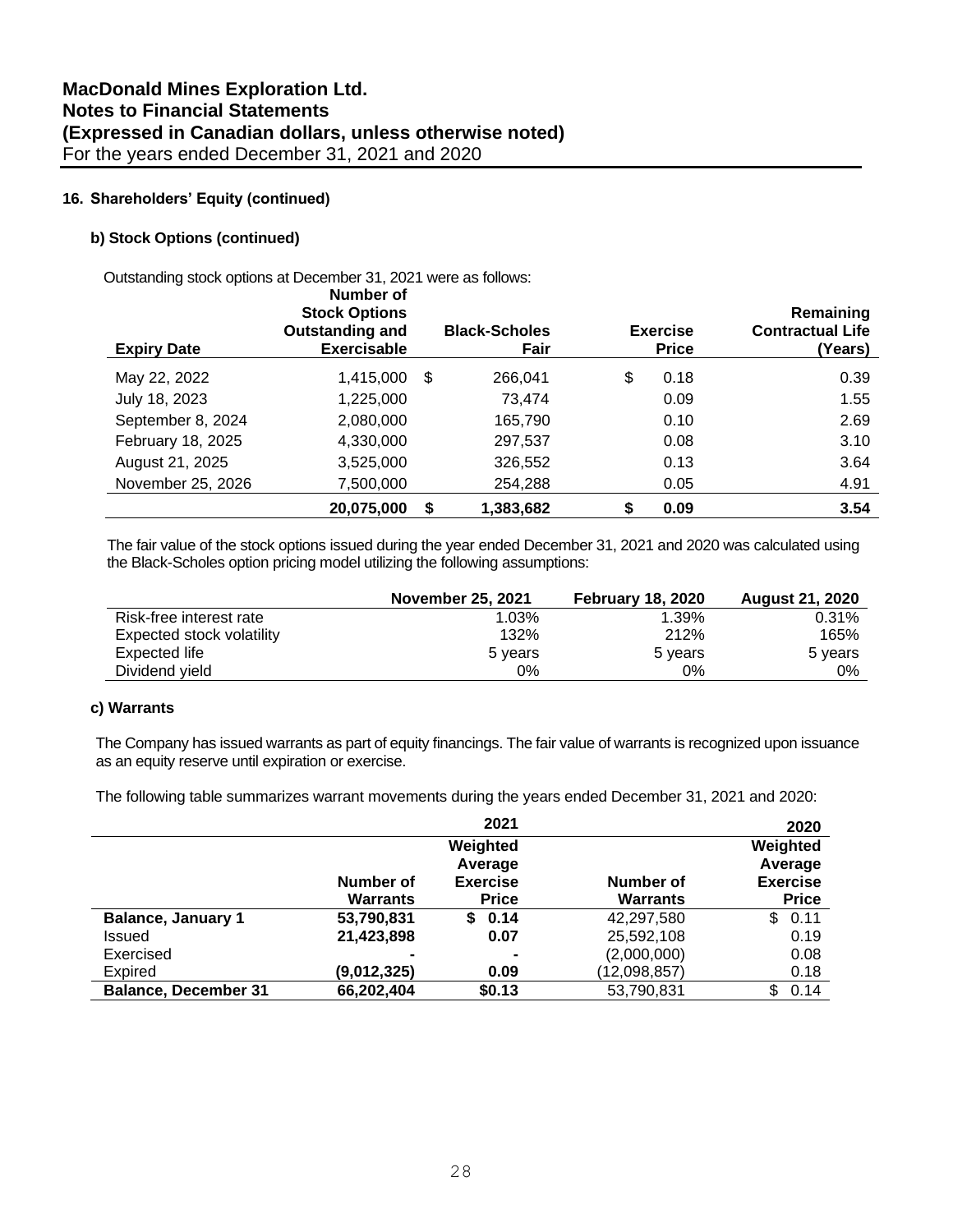### **16. Shareholders' Equity (continued)**

#### **c) Warrants (continued)**

Warrants outstanding and exercisable as at December 31, 2021 were as follows:

| <b>Issue Date</b> | <b>Expiry Date</b> |   | <b>Exercise</b><br><b>Price</b> | <b>Number of Warrants</b> |   | <b>Relative Fair</b><br>Value |
|-------------------|--------------------|---|---------------------------------|---------------------------|---|-------------------------------|
| March 7, 2017     | March 7, 2022      | S | 0.07                            | 436.398                   |   | 73.838                        |
| October 7, 2019   | October 7, 2022    |   | 0.11                            | 18,750,000                |   | 676,000                       |
| April 21, 2020    | April 21, 2022     |   | 0.10                            | 3.694.240                 |   | 109.238                       |
| August 5, 2020    | August 5, 2022     |   | 0.20                            | 21.897.868                |   | 1,118,168                     |
| November 9, 2021  | November 9, 2023   |   | 0.07                            | 16,548,898                |   | 240,912                       |
| November 15, 2021 | November 15, 2023  |   | 0.07                            | 4,875,000                 |   | 65.629                        |
|                   |                    |   | 0.12                            | 66,202,404                | S | 2,283,785                     |

The fair value of the warrants issued in 2021 and 2020 was estimated using a relative fair value attribution of the Black-Scholes model for pricing options using the following weighted average assumptions:

|                           | <b>November</b><br>15.2021 | <b>November</b><br>9.2021 | April 21,<br>2020 | August 5,<br>2020 |
|---------------------------|----------------------------|---------------------------|-------------------|-------------------|
| Risk-free interest rate   | 1.02%                      | 0.97%                     | 0.33%             | 0.23%             |
| Expected stock volatility | 118%                       | 118%                      | 153%              | 154%              |
| Expected life             | 2 years                    | 2 years                   | 2 years           | 2 years           |
| Dividend yield            | 0%                         | 0%                        | 0%                | 0%                |

#### **d) Compensation Options**

The Company has issued 2,895,153 compensation options to brokers as part of equity financings (see note 15(a)). The fair value of the compensation options is recognized upon issuance as an equity reserve until expiration or exercise.

The fair value of the compensation options issued in 2021 was estimated using a relative fair value attribution of the Black-Scholes model for pricing options using the following weighted average assumptions:

|                           | November 15, | November 9, |
|---------------------------|--------------|-------------|
|                           | 2021         | 2021        |
| Risk-free interest rate   | 1.02%        | 0.97%       |
| Expected stock volatility | 118%         | 118%        |
| Expected life             | 2 years      | 2 years     |
| Dividend yield            | $0\%$        | 0%          |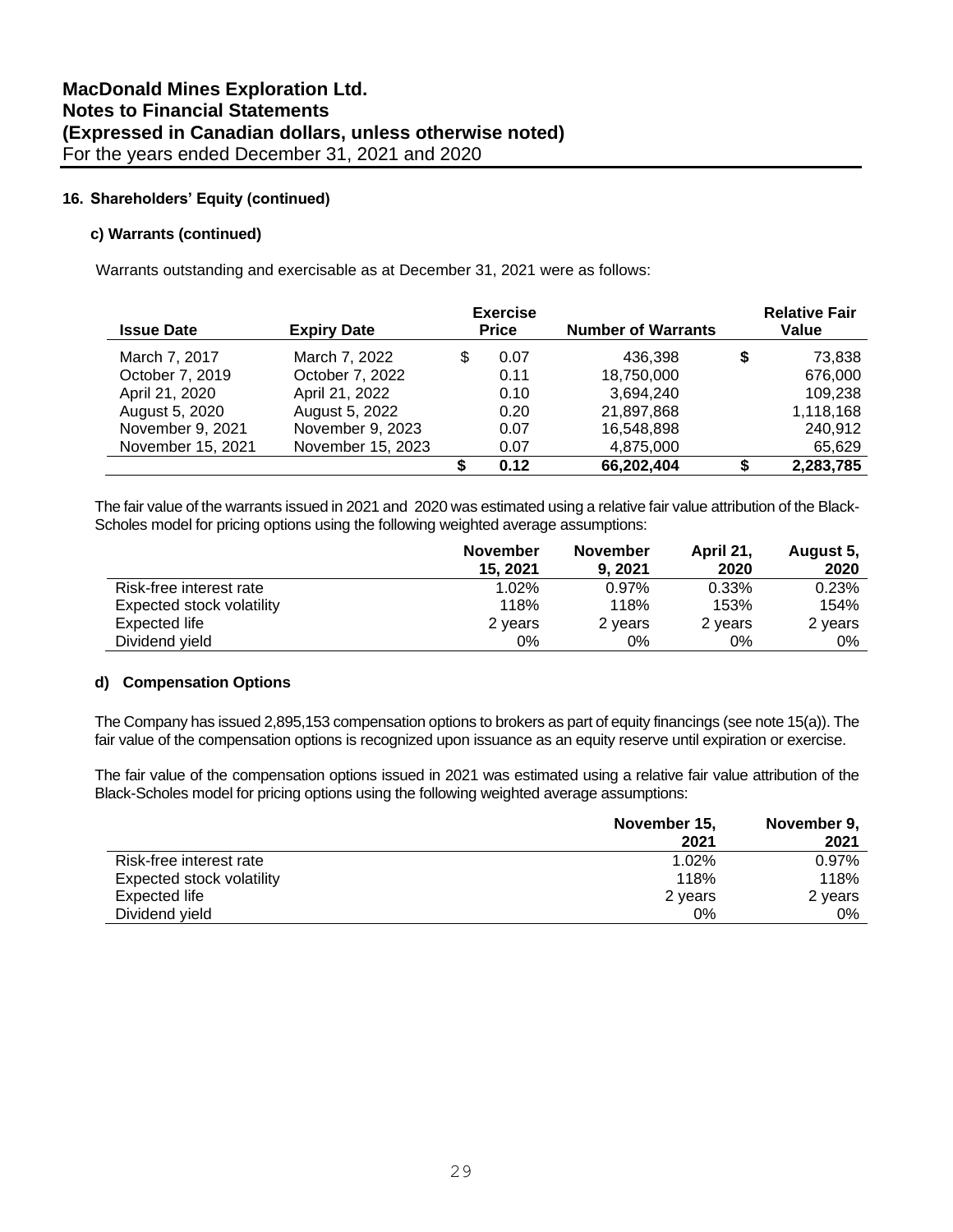# **17. Income Taxes**

A reconciliation of the combined Canadian federal and provincial statutory income tax rate of 26.5% (2020 – 26.5%) to the effective tax rate is as follows:

|                                                |    | 2021        | 2020        |
|------------------------------------------------|----|-------------|-------------|
| Net loss before income tax                     | S. | (3,095,646) | (3,359,348) |
| Expected income tax recovery                   |    | (820, 350)  | (890, 230)  |
| Share-based compensation                       |    | 67,386      | 193,950     |
| Non-deductible expenses                        |    | (5,630)     | (35, 540)   |
| Share issuance costs booked directly to equity |    | (63, 420)   | (179,690)   |
| Change in tax benefits not recognized          |    | 822,014     | 911,510     |
| Income tax                                     |    | ۰.          |             |
|                                                |    |             |             |

The following table summarizes the components of deferred tax:

|                                      |    | 2021                   | 2020      |
|--------------------------------------|----|------------------------|-----------|
| Deferred tax assets                  |    |                        |           |
| Capital lease obligation             | S  | - \$<br>$\blacksquare$ | 10,500    |
| Operating tax losses carried forward |    |                        | 510       |
|                                      |    |                        | 11,010    |
| Deferred tax liabilities             |    |                        |           |
| ROU assets                           |    |                        | (11, 010) |
| Net deferred tax                     | \$ |                        | -         |

Deferred tax assets and liabilities have been offset where they relate to income taxes levied by the same taxation authority and the Company has the legal right and intent to offset.

Deferred taxes are provided as a result of temporary differences that arise due to the differences between the income tax values and the carrying amounts of assets and liabilities. Deferred tax assets have not been recognized in respect of the following deductible temporary differences:

|                                      | 2021       | 2020       |
|--------------------------------------|------------|------------|
|                                      |            | S          |
| Mineral properties                   | 22,720,080 | 20,582,530 |
| Operating tax losses carried forward | 13,053,920 | 12,110,500 |
| Marketable securities                | 849.960    | 729,730    |
| Investment tax credits               | 911.650    | 911,650    |
| Share issuance costs                 | 638,620    | 683,080    |
| Reserves                             | 200.890    | 217,700    |
| Capital losses                       | 47.710     | 47,710     |
| Property, plant and equipment        | 165,220    | 143,140    |
|                                      | 38,588,050 | 35.426.040 |

The Canadian operating tax losses carry forwards expire as noted in the table below. The capital loss carry forwards may be carried forward indefinitely, but can only be used to offset capital gains. The investment tax credits will expire from 2025 to 2032. The remaining deductible temporary differences may be carried forward indefinitely. Deferred tax assets have not been recognized in respect of these items because it is not probable that future taxable profit will be available against which the Company can utilize the benefits therefrom.